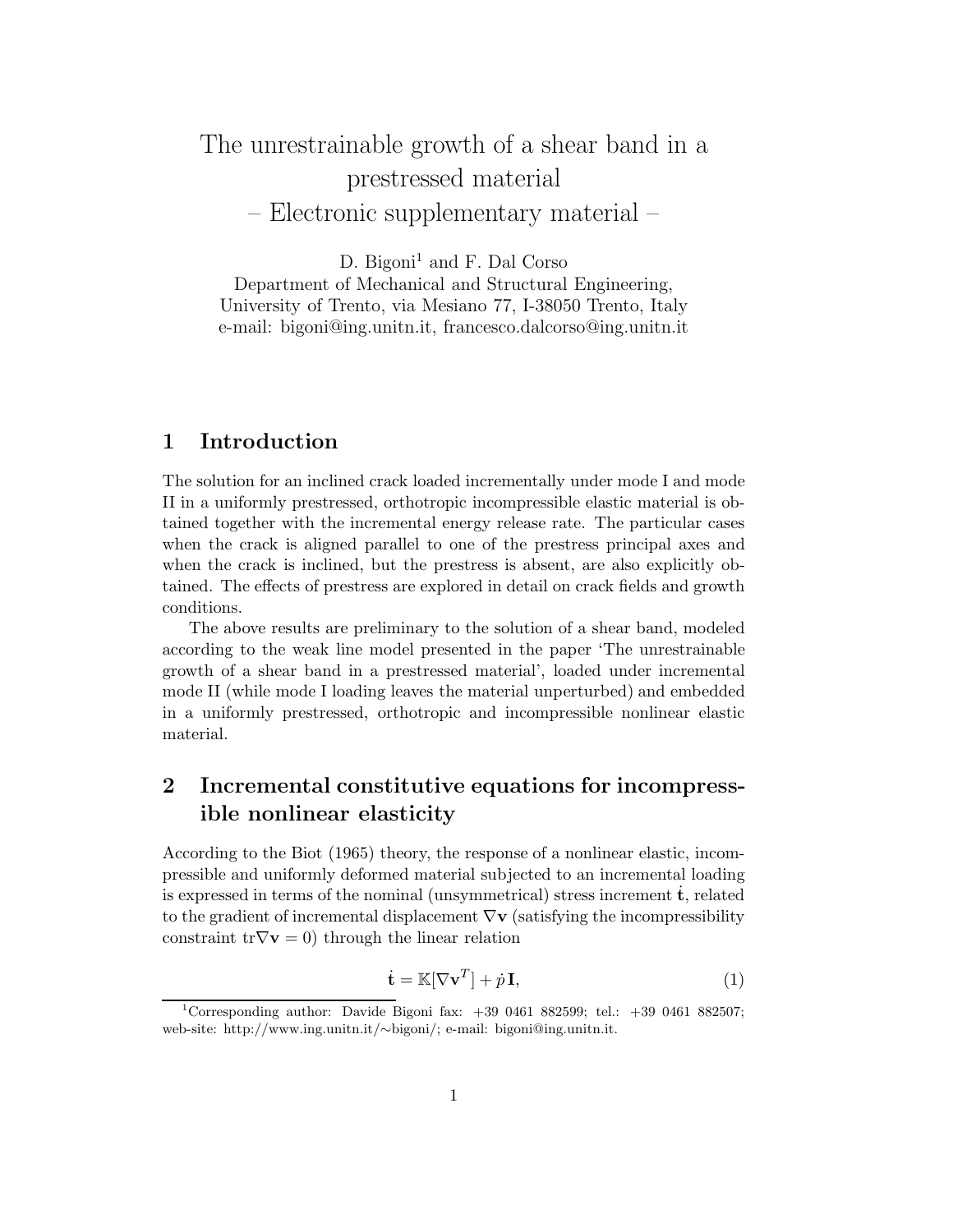where T denotes the transpose,  $\dot{p}$  is the incremental in-plane mean stress and the components of constitutive fourth-order tensor K (possessing the major symmetry  $\mathbb{K}_{ijkk} = \mathbb{K}_{hkij}$  are:

$$
\mathbb{K}_{1111} = \mu(\xi - k - \eta), \quad \mathbb{K}_{1122} = -\mu \xi, \quad \mathbb{K}_{1112} = \mathbb{K}_{1121} = 0, \n\mathbb{K}_{2211} = -\mu \xi, \quad \mathbb{K}_{2222} = \mu(\xi + k - \eta), \quad \mathbb{K}_{2212} = \mathbb{K}_{2221} = 0, (2) \n\mathbb{K}_{1212} = \mu(1 + k), \quad \mathbb{K}_{1221} = \mathbb{K}_{2112} = \mu(1 - \eta), \quad \mathbb{K}_{2121} = \mu(1 - k).
$$

The components of the constitutive fourth-order tensor K depend on the current state of stress (expressed through the principal components of Cauchy stress,  $\sigma_1$  and  $\sigma_2$ ) and material response to shear ( $\mu$  for shear parallel and  $\mu_*$  for shear inclined at  $\pi/4$  with respect to  $\sigma_1$ ) describing orthotropy (aligned parallel to the current principal stress directions), see Bigoni and Capuani (2002, 2005) for details, through the dimensionless quantities:

$$
\xi = \frac{\mu_*}{\mu}, \qquad \eta = \frac{\sigma_1 + \sigma_2}{2\mu}, \qquad k = \frac{\sigma_1 - \sigma_2}{2\mu}.
$$
 (3)

#### **Positive definiteness of** K

The Hill exclusion condition for bifurcation (Hill, 1958) is the condition of positive definiteness of the constitutive fourth-order tensor K [Hill and Hutchinson, 1975, their eqn.  $(3.9)$ . Assuming  $\mu > 0$ , in terms of dimensionless constants (3), this condition becomes

$$
0 < \eta < 2\xi, \quad \frac{k^2 + \eta^2}{2\eta} < 1,\tag{4}
$$

defining a region in the space  $\xi$ , k and  $\eta$ , which bound has been reported in Fig. 1 for different values of  $\eta/k$ .

#### **Regime classification**

Since the material response described by eqn. (1) is incompressible, we can introduce a *stream function*  $\psi(x_1, x_2)$ , with the property (where a comma means differentiation with respect to the corresponding spatial variable)

$$
v_1 = \psi_{,2}, \qquad v_2 = -\psi_{,1}, \tag{5}
$$

so that the incompressibility constraint is automatically satisfied. Assuming zero body forces, the elimination of  $\dot{p}$  in the incremental equilibrium equations  $(\dot{t}_{ij,i} = 0)$  gives the fourth-order partial differential equation

$$
(1+k)\psi_{,1111} + 2(2\xi - 1)\psi_{,1122} + (1-k)\psi_{,2222} = 0,
$$
\n(6)

derived by Biot [1965, pp. 193, his eqn. (3.7), see also Hill and Hutchinson, 1975, their eqn. (3.3)].

Following Lekhnitskii (1981), Guz (1999), Cristescu *et al.* (2004), Radi *et al.* (2002) and Dal Corso *et al.* (2008), a solution of (6) can be represented in terms of the analytic function  $F$ 

$$
\psi(x_1, x_2) = F(x_1 + \Omega x_2),\tag{7}
$$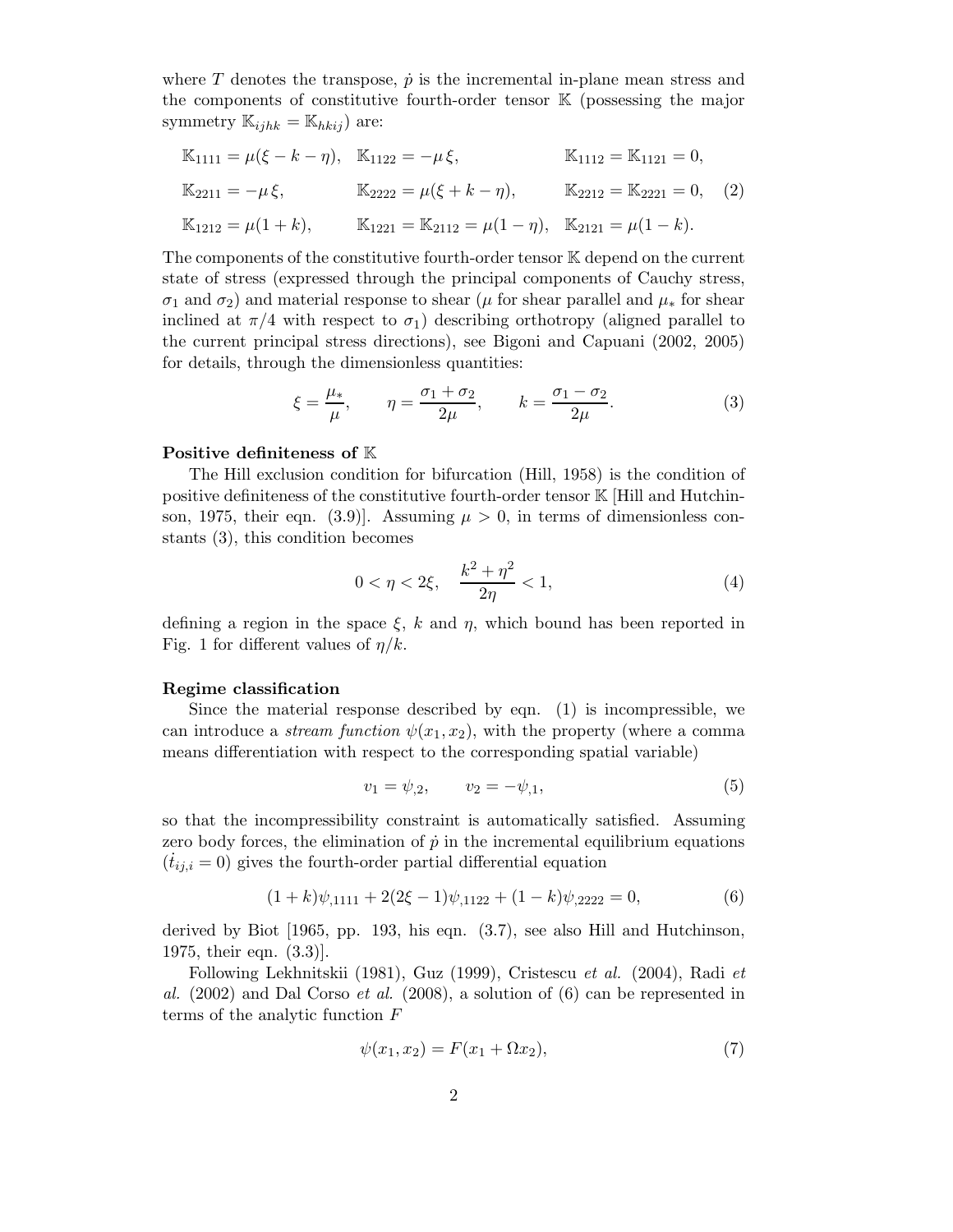where  $\Omega$  is a complex constant satisfying the biquadratic equation obtained inserting representation (7) in eqn. (6)

$$
1 + k + 2(2\xi - 1)\Omega^2 + (1 - k)\Omega^4 = 0.
$$
 (8)

The four roots  $\Omega_j$   $(j = 1, ..., 4)$  of eqn. (8) satisfy

$$
\Omega_j^2 = \frac{1 - 2\xi + (-1)^j \Lambda}{1 - k},\tag{9}
$$

where

$$
\Lambda = \sqrt{4\xi^2 - 4\xi + k^2},\tag{10}
$$

and are real or complex depending on the values of  $\xi$  and k. In compact form, we write

$$
\Omega_j = \alpha_j + i\beta_j, \quad j = 1, \dots, 4,
$$
\n(11)

and define the four complex variables

$$
z_j = x_1 + \Omega_j x_2 = x_1 + \alpha_j x_2 + i\beta_j x_2 \qquad j = 1, ..., 4,
$$
 (12)

where  $i = \sqrt{-1}$  is the imaginary unit and  $\alpha_j = \text{Re}[\Omega_j]$  and  $\beta_j = \text{Im}[\Omega_j]$ .

Employing eqns. (7) and (12), *the general solution of the differential eqn.* (6) can be written as

$$
\psi(x_1, x_2) = \sum_{j=1}^{4} F_j(z_j). \tag{13}
$$

The roots  $\Omega_j$ , defined by eqn. (9), change their nature according to the values of parameters  $\xi$  and k, so that the differential equation (6) can be classified as reported by Dal Corso *et al.* (2008). The regime classification in the  $k - \xi$ plane has been given by Radi *et al.* (2002) and is sketched in Fig. 1.

In the elliptic imaginary regime (EI), defined as

$$
k^2 < 1
$$
 and  $2\xi > 1 + \sqrt{1 - k^2}$ , (14)

we have four imaginary conjugate roots  $\Omega_j$ , so that

$$
\alpha_1 = \alpha_2 = 0, \qquad \beta_1 \atop \beta_2} = \sqrt{\frac{2\xi - 1 \pm \sqrt{4\xi^2 - 4\xi + k^2}}{1 - k}} > 0, \qquad (15)
$$

while in the elliptic complex regime (EC), defined as

$$
k^2 < 1
$$
 and  $1 - \sqrt{1 - k^2} < 2\xi < 1 + \sqrt{1 - k^2}$ , (16)

we have four complex conjugate roots  $\Omega_j$ , so that

$$
\begin{aligned}\n\beta &= \beta_1 = \beta_2 \\
\alpha &= -\alpha_1 = \alpha_2\n\end{aligned}\n\bigg\} = \sqrt{\frac{\sqrt{1 - k^2} \pm (2\xi - 1)}{2(1 - k)}} > 0.\n\tag{17}
$$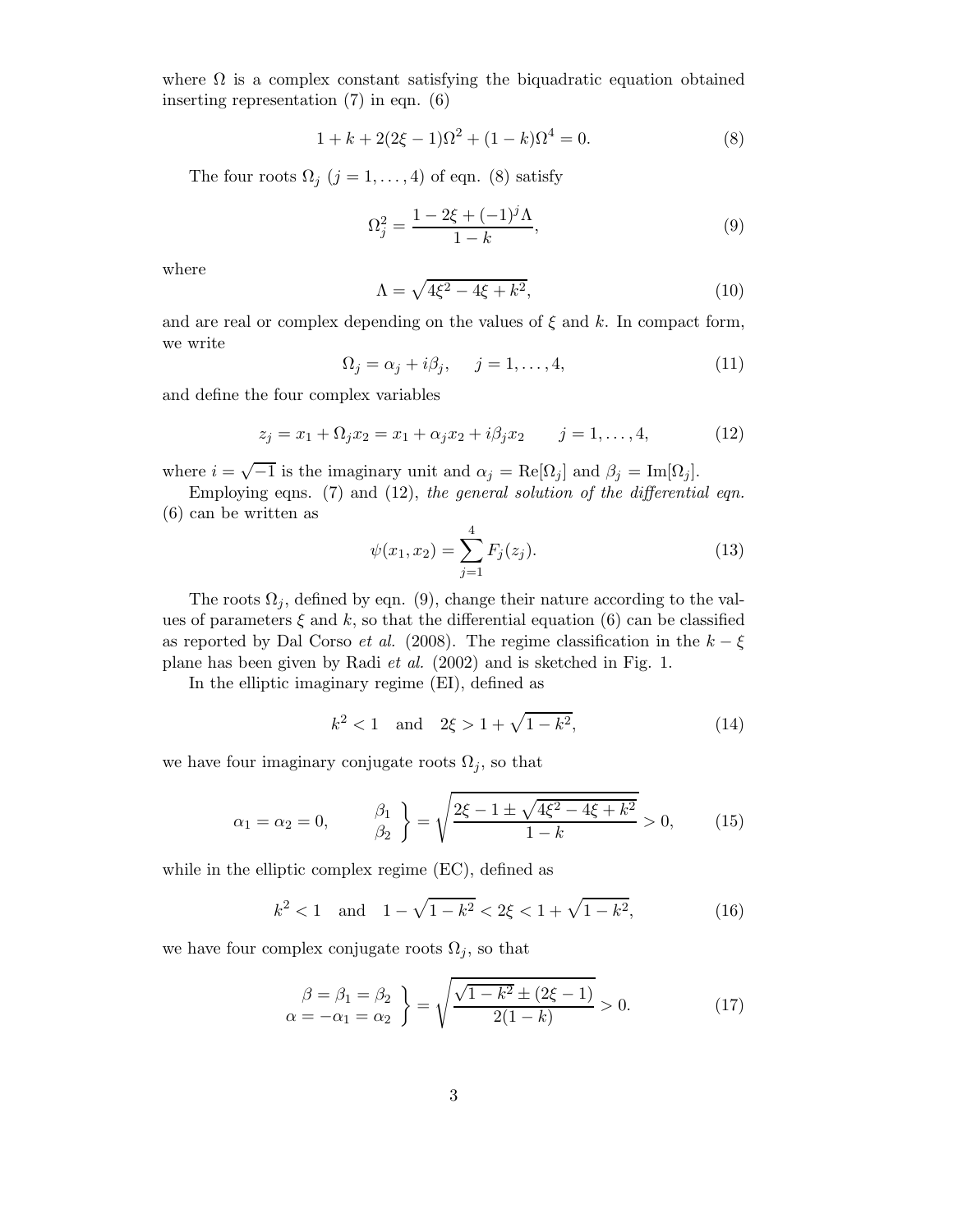#### **Specific cases of material behaviour**

The assumption of a specific material model determines the relation between  $\xi$  and k. For instance, a Mooney-Rivlin material coincides with a neo-Hookean material for plane isochoric deformations, so that parameters k and  $\xi$  become (where  $\lambda$  is the logarithmic stretch, representing a prestrain measure)

$$
k = \frac{\lambda^2 - \lambda^{-2}}{\lambda^2 + \lambda^{-2}}, \quad \xi = 1,
$$
\n(18)

while for a  $J_2$ -deformation theory material (Hutchinson and Neale, 1979), particularly suited to analyse the plastic branch of the constitutive response of ductile metals, we have

$$
k = \frac{\lambda^4 - 1}{\lambda^4 + 1}, \quad \xi = \frac{N(\lambda^4 - 1)}{2(\ln \lambda)(\lambda^4 + 1)},
$$
\n(19)

where N is the hardening exponent. The curve in the  $\xi$  versus k plane described by eqn. (19) for  $N = 0.3$  is reported in Fig. 2 of the paper.

#### **Shear bands inclination**

At the EC/H boundary *two* shear bands become simultaneously possible, their inclinations are given by the angles  $\pm\vartheta_0$  between the shear band and the  $x_1$ –axis and solution of (Hill and Hutchinson, 1975)

$$
\cot^2 \vartheta_0 = \frac{1 + 2\operatorname{sign}(k)\sqrt{\xi(1 - \xi)}}{1 - 2\xi}.
$$
 (20)

At the EI/P boundary, we have only *one* shear band possible aligned parallel to the x<sub>1</sub>–axis (x<sub>2</sub>–axis), when  $k = 1$  ( $k = -1$ )

$$
\vartheta_0 = 0
$$
, for  $k = 1$ , or  $\vartheta_0 = \frac{\pi}{2}$ , for  $k = -1$ . (21)

#### **Surface bifurcation**

Surface instability occurs [Needleman and Ortiz, 1991, their eqn. (48)] when

$$
4\xi - 2\eta = \frac{\eta^2 - 2\eta + k^2}{\sqrt{1 - k^2}},\tag{22}
$$

which, in the particular case of stress parallel to the free surface  $x_1 = 0$  ( $\eta = k$ ), becomes

$$
\xi = \frac{k}{2} \left( 1 - \sqrt{\frac{1-k}{1+k}} \right). \tag{23}
$$

Surface bifurcation, eqn.  $(22)$ , and the Hill exclusion condition, eqn.  $(4)$ , are reported in Fig. 1 for different values of  $\eta/k$ .

In our model of shear band, a sliding surface abruptly (but affecting only incremental fields) forms when the thin layer of material representing the shear band touches the elliptic boundary, while in a refined modelling, a weak thin layer of material should approach the elliptic boundary becoming incrementally less and less stiff in a continuous way. The abrupt formation of a sliding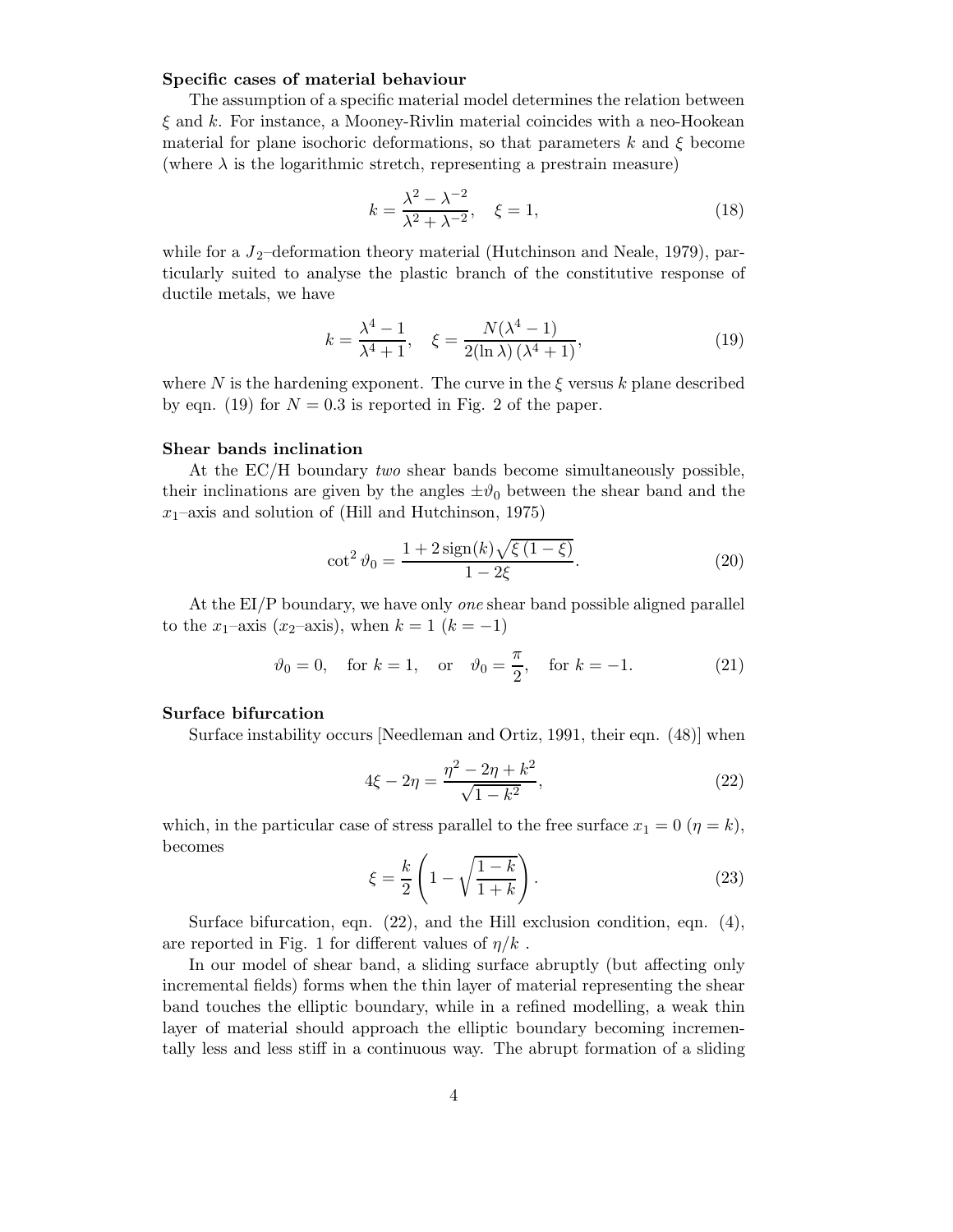

Figure 1: Surface bifurcation for  $\eta = \{4k, 2k, k/4, k/2\}$  and the Hill exclusion condition, eqn. (4), in the  $\xi = \mu_*/\mu$  versus  $k = (\sigma_1 - \sigma_2)/2$  parameter space, reported with the regime classification.

surface within an infinite solid may, depending on the stress conditions, generate a sudden 'spurious' interfacial instability, so that in this condition our shear band model becomes oversimplified. Therefore, the model has to be employed only in situations where surface instabilities are a-priori excluded until the elliptic boundary is met, a circumstance that can be attained employing the Hill (1958) exclusion condition, see also Hill and Hutchinson [1975, their eqn. (3.9)]. However, this condition is so general that all points of the EC/H and  $EI/P$  boundaries can be explored, by taking  $k > 0$  and selecting appropriate values for the prestress parameter  $\eta$ , as can be noted from Fig. 1.

# **3 Finite-length crack in a prestressed material**

A homogenously prestressed and prestrained, incompressible elastic infinite plane is considered, characterized by the constitutive equation (1) of incremental, incompressible, orthotropic elasticity, containing a crack of current length 2l, taken parallel to the  $\hat{x}_1$ -axis in the  $\hat{x}_1-\hat{x}_2$  reference system, and loaded at infinity by a uniform nominal stress increment  $\hat{t}_{2n}^{\infty}$ , where  $n = 1$  corresponds to mode II and  $n = 2$  to mode I loading, see Fig. 2.

Obviously, the crack faces cannot be free of tractions, since a dead loading is required to 'provide' the prestress state (with principal Cauchy components  $\sigma_1$  and  $\sigma_2$ , assumed aligned parallel to the  $x_1-x_2$  reference system, rotated at an angle  $\vartheta_0$  with respect to the  $\hat{x}_1-\hat{x}_2$  system). An interesting exception to this rule occurs when the crack is aligned parallel to the  $x_1$ -axis and the prestress is aligned parallel to the crack surfaces, namely when the  $\hat{x}_1-\hat{x}_2$  and  $x_1-x_2$ systems coincide, i.e.  $\vartheta_0 = 0$ , and  $\sigma_2 = 0$ , corresponding to  $\eta = k$ . This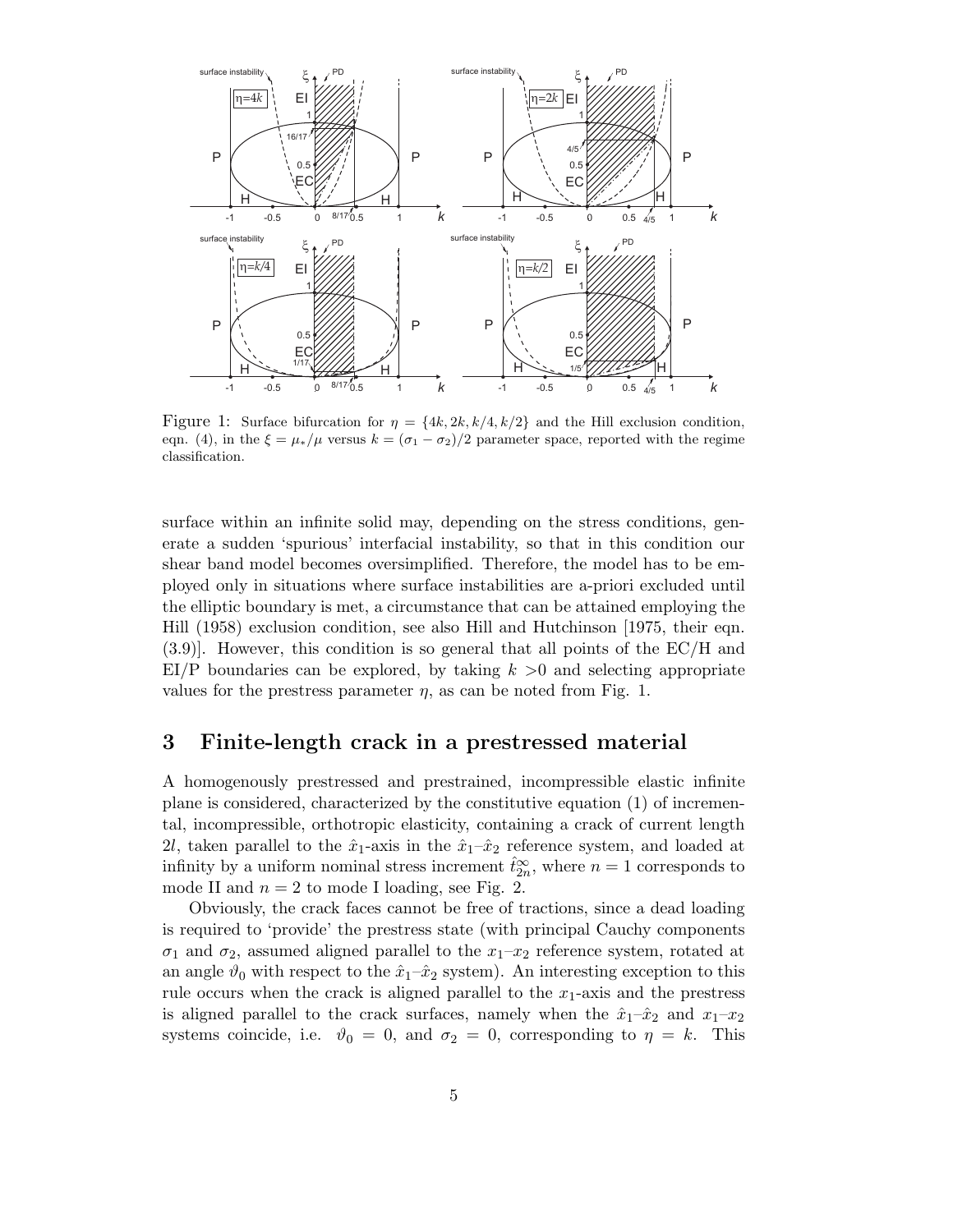

Figure 2: Finite-length (2l) crack in a prestressed, orthotropic material inclined at an angle  $\vartheta_0$  (positive when anticlockwise) with respect to the orthotropy axes  $x_1$  and  $x_2$ .

situation has been considered by Guz (1999, and references quoted therein), Cristescu *et al.* (2004) and Radi *et al.* (2002, in the near-tip asymptotic limit). The case of a generic inclination  $\vartheta_0$ , has never been treated in the case of a prestressed material, but it is well-known in linear, infinitesimal, anisotropic elasticity (Savin, 1961; see also Sih and Liebowitz, 1968).

Solution to the above-formulated crack problem is obtained by superimposing the trivial, unperturbed solution to the perturbation induced by the crack, the latter denoted with the apex  $\circ$ .

The unperturbed solutions are obtained defining the uniform nominal stress field in the  $\hat{x}_1 - \hat{x}_2$  reference system

$$
\hat{t}_{22} = \hat{t}_{22}^{\infty}, \quad \hat{t}_{11} = 0, \quad \hat{t}_{12} = \hat{t}_{21} = \hat{t}_{21}^{\infty},
$$
\n(24)

so that  $\hat{t}_{21}^{\infty} = 0$  ( $\hat{t}_{22}^{\infty} = 0$ ) for mode I (mode II).

The nominal stress increment, incremental displacement and its gradient in the  $\hat{x}_1-\hat{x}_2$  reference system can be obtained through a rotation of the components in the prestress principal reference system  $x_1-x_2$ . Since the two systems are rotated at an angle  $\vartheta_0$  (taken positive when anticlockwise), we have

$$
\hat{\mathbf{x}} = \mathbf{Q}^T \mathbf{x}, \quad [\mathbf{Q}] = \begin{bmatrix} \cos \vartheta_0 & \sin \vartheta_0 \\ -\sin \vartheta_0 & \cos \vartheta_0 \end{bmatrix}, \tag{25}
$$

so that the nominal stress increment, incremental displacement and its gradient can be expressed in the  $\hat{x}_1-\hat{x}_2$  reference system as

$$
\hat{\mathbf{t}} = \mathbf{Q}^T \dot{\mathbf{t}} \mathbf{Q}, \quad \hat{\mathbf{v}} = \mathbf{Q}^T \mathbf{v}, \quad \hat{\nabla} \hat{\mathbf{v}} = \mathbf{Q}^T \nabla \mathbf{v} \mathbf{Q}, \tag{26}
$$

while the constitutive equation (1) transforms to

$$
\hat{\mathbf{t}} = \hat{\mathbb{K}}[\hat{\nabla}\hat{\mathbf{v}}^T] + \dot{p}\,\mathbf{I},\tag{27}
$$

where the transformed fourth-order tensor  $\widehat{\mathbb{K}}$  is given by

$$
\widehat{\mathbb{K}}_{ijhk} = Q_{li} Q_{mj} \mathbb{K}_{lmno} Q_{nh} Q_{ok}.
$$
\n(28)

Note that the above definition (24) of mode I and II loadings is fully meaningful only when the constitutive equations (1) are positive defined, so that the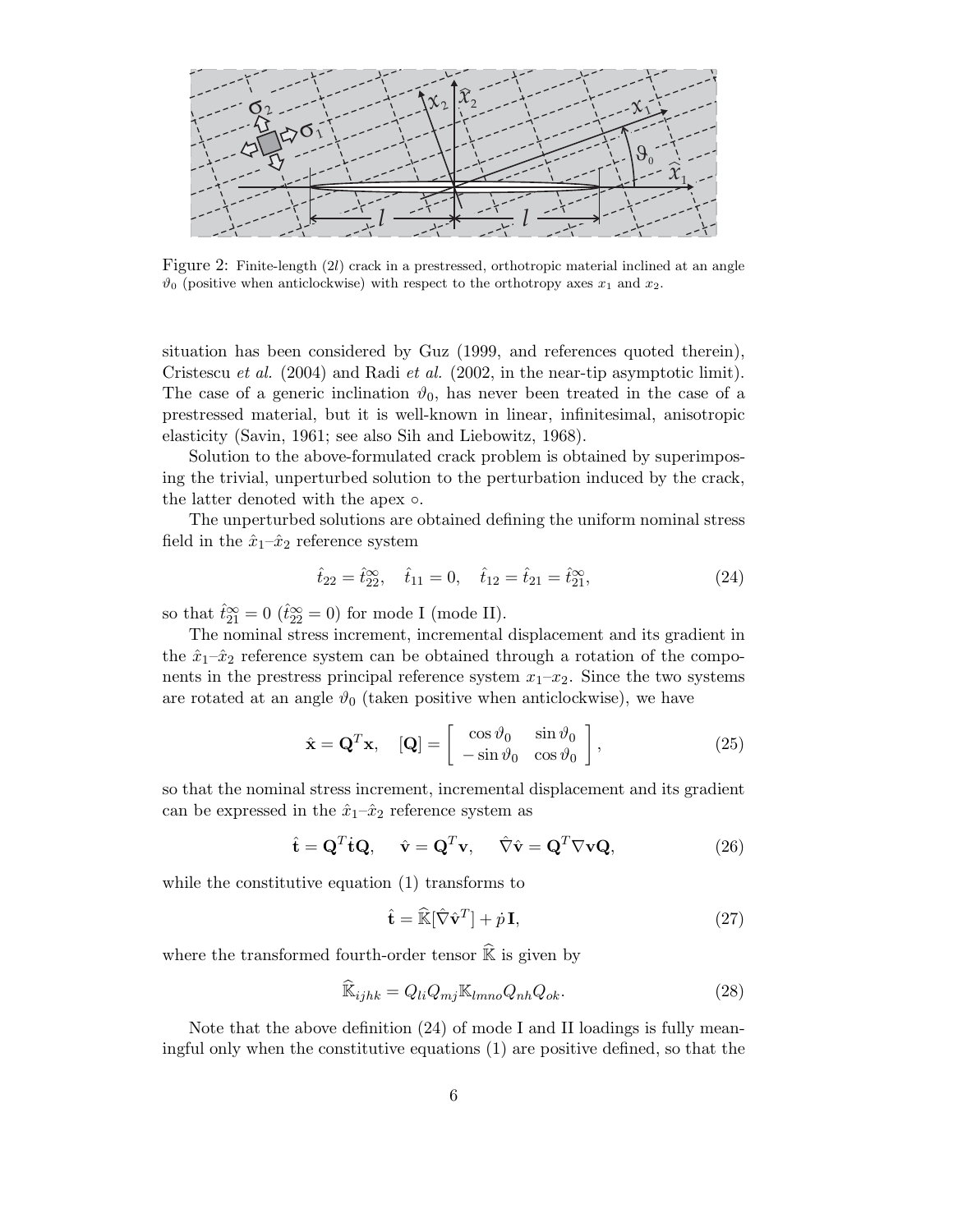Hill exclusion condition (4) holds true. For a non-positive definite constitutive equation, definition (24) would be better changed to one concerning the components of the incremental displacement gradient.

Assuming that condition (4) holds true, we can directly obtain from eqns.  $(1), (2)$  and  $(26)<sub>1</sub>$  the components of the incremental displacement gradient and the incremental in-plane mean stress in the  $x_1-x_2$  reference system

$$
\dot{p} = \frac{\hat{t}_{22}^{\infty}}{2} - \mu k v_{2,2},
$$
\n
$$
v_{2,2} = -v_{1,1} = \frac{\hat{t}_{22}^{\infty} \cos 2\vartheta_0 - 2\hat{t}_{21}^{\infty} \sin 2\vartheta_0}{2\mu(2\xi - \eta)},
$$
\n
$$
v_{1,2} = -\frac{(k+\eta)\left(\hat{t}_{22}^{\infty} \sin 2\vartheta_0 + 2\hat{t}_{21}^{\infty} \cos 2\vartheta_0\right)}{2\mu(k^2 - 2\eta + \eta^2)},
$$
\n
$$
v_{2,1} = \frac{(k-\eta)\left(\hat{t}_{22}^{\infty} \sin 2\vartheta_0 + 2\hat{t}_{21}^{\infty} \cos 2\vartheta_0\right)}{2\mu(k^2 - 2\eta + \eta^2)}.
$$
\n(29)

The components of the incremental displacement gradient in the  $\hat{x}_1-\hat{x}_2$  reference system can be obtained through a rotation of eqns. (29), by employing eqn.  $(26)_3.$ 

It should be noted from eqns. (29) that in the absence of prestress,  $k = \eta =$ 0, eqns. (29) fully determine the incremental displacement gradient. However, in this case, the incremental stress is only related to the symmetric part of the incremental displacement gradient, so that an arbitrary incremental rotation can be added without altering the state of stress, a circumstance not possible when the prestress is different from zero. In other words, when the prestress is present, loading (24) completely defines the incremental displacement gradient (and incremental mean stress) through eqns. (29), so that incremental rigid body rotations remain determined.

#### **3.1 Finite-length crack parallel to an orthotropy axis**

Before proceeding with the solution of the inclined crack, it becomes instructive to begin with the simple case of null inclination, in which  $\vartheta_0 = 0$ , so that the orthotropy axes are aligned parallel and orthogonal to the  $x_1-x_2$  axes, defining the prestress directions and coinciding with the  $\hat{x}_1-\hat{x}_2$  axes.

The perturbed solution is derived separately for the two EI and EC regimes (beginning with EI). The stream function  $\psi^{\circ}$ , eqn. (5), can be represented in the form (note that the summation ranges between 1 and 2, since the  $\Omega_i$ 's are in conjugated pairs in the elliptic regime)

$$
\psi^{\circ}(z_1, z_2) = \text{Re}\left[\sum_{j=1}^{2} F_j(z_j)\right],\tag{30}
$$

where  $z_i = x_1 + \Omega_i x_2$ , with  $\Omega_i$  given by eqn. (9), so that the displacement field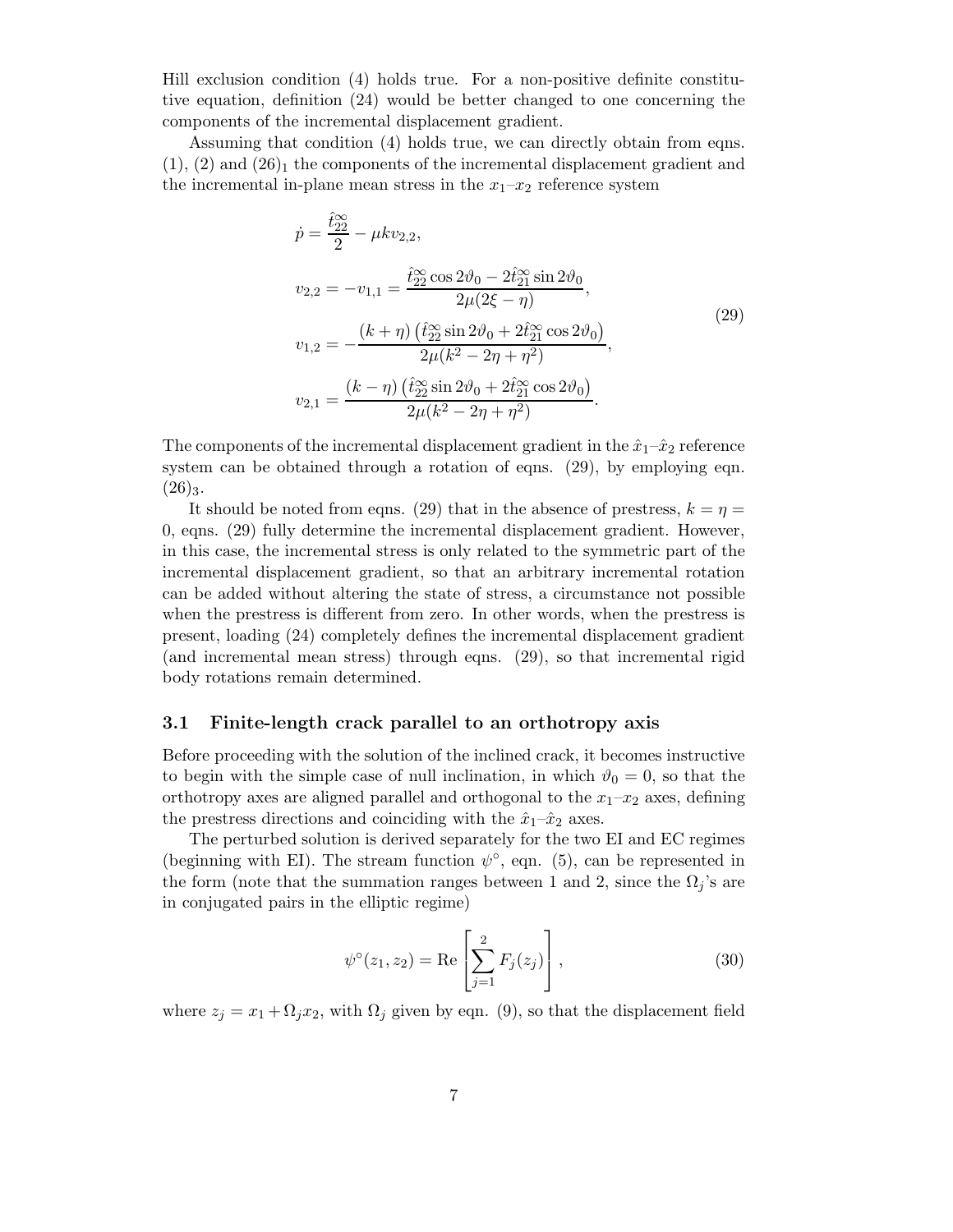becomes

$$
v_1^{\circ}(z_1, z_2) = \text{Re}\left[\sum_{j=1}^2 \Omega_j F'_j(z_j)\right], \qquad v_2^{\circ}(z_1, z_2) = -\text{Re}\left[\sum_{j=1}^2 F'_j(z_j)\right], \quad (31)
$$

and its gradient can be written as

$$
v_{1,1}^{\circ}(z_1, z_2) = -v_{2,2}^{\circ}(z_1, z_2) = \text{Re}\left[\sum_{j=1}^{2} \Omega_j F_j''(z_j)\right],
$$
  

$$
v_{1,2}^{\circ}(z_1, z_2) = \text{Re}\left[\sum_{j=1}^{2} \Omega_j^2 F_j''(z_j)\right], \quad v_{2,1}^{\circ}(z_1, z_2) = -\text{Re}\left[\sum_{j=1}^{2} F_j''(z_j)\right].
$$
  
(32)

The effects of the applied boundary conditions on the crack surfaces decay to zero at infinity, so that, from eqns. (32) and the constitutive relation (1) we obtain

$$
\lim_{|z_j| \to +\infty} F_j''(z_j) = 0, \qquad j = 1, 2. \tag{33}
$$

#### **Mode I**

To recover traction-free crack faces using superposition, the incremental nominal stress component  $\dot{t}_{22}^{\infty}$  of reversed sign has to be prescribed at crack surfaces in the perturbed problem, namely for mode I

$$
\begin{array}{rcl}\n\dot{t}_{22}^{\circ}(x_1, 0^{\pm}) & = & -\dot{t}_{22}^{\infty} & \forall |x_1| < l, \\
\dot{t}_{21}^{\circ}(x_1, 0^{\pm}) & = & 0, & \forall x_1 \in \mathbb{R}.\n\end{array} \tag{34}
$$

From eqns.  $(34)_2$  and  $(32)$  the following relation can be obtained, holding at every point  $x_1$  of the real axis  $\mathbb R$ 

$$
F_2''(x_1) = -\frac{2\xi - \eta + \Lambda}{2\xi - \eta - \Lambda} F_1''(x_1),\tag{35}
$$

where  $\Lambda$  is defined by eqn. (10), while from eqn. (34)<sub>1</sub> the condition

$$
\frac{\dot{t}_{22}^{\infty}}{\mu} = \sum_{j=1}^{2} \text{Re} \left\{ \Omega_j \left[ 4\xi - 1 - \eta + \Omega_j^2 (1 - k) \right] F_j''(x_1) \right\},\tag{36}
$$

follows, to hold true along the crack line  $|x_1| < l$ .

Within the EI regime, eqns. (14), and for mode I, the Riemann-Hilbert problem:

$$
-\frac{\beta_2 \varepsilon_1^2 - \beta_1 \varepsilon_2^2}{\varepsilon_2} \text{Re}\left[iF_1''(x_1)\right] = \frac{\dot{t}_{22}^\infty}{\mu}, \qquad \forall |x_1| < l,\tag{37}
$$

where  $\beta_1$  and  $\beta_2$  are defined by eqn. (15) and

$$
\varepsilon_n = 1 - \eta + (1 - k)\beta_n^2, \quad n = 1, 2,
$$
\n(38)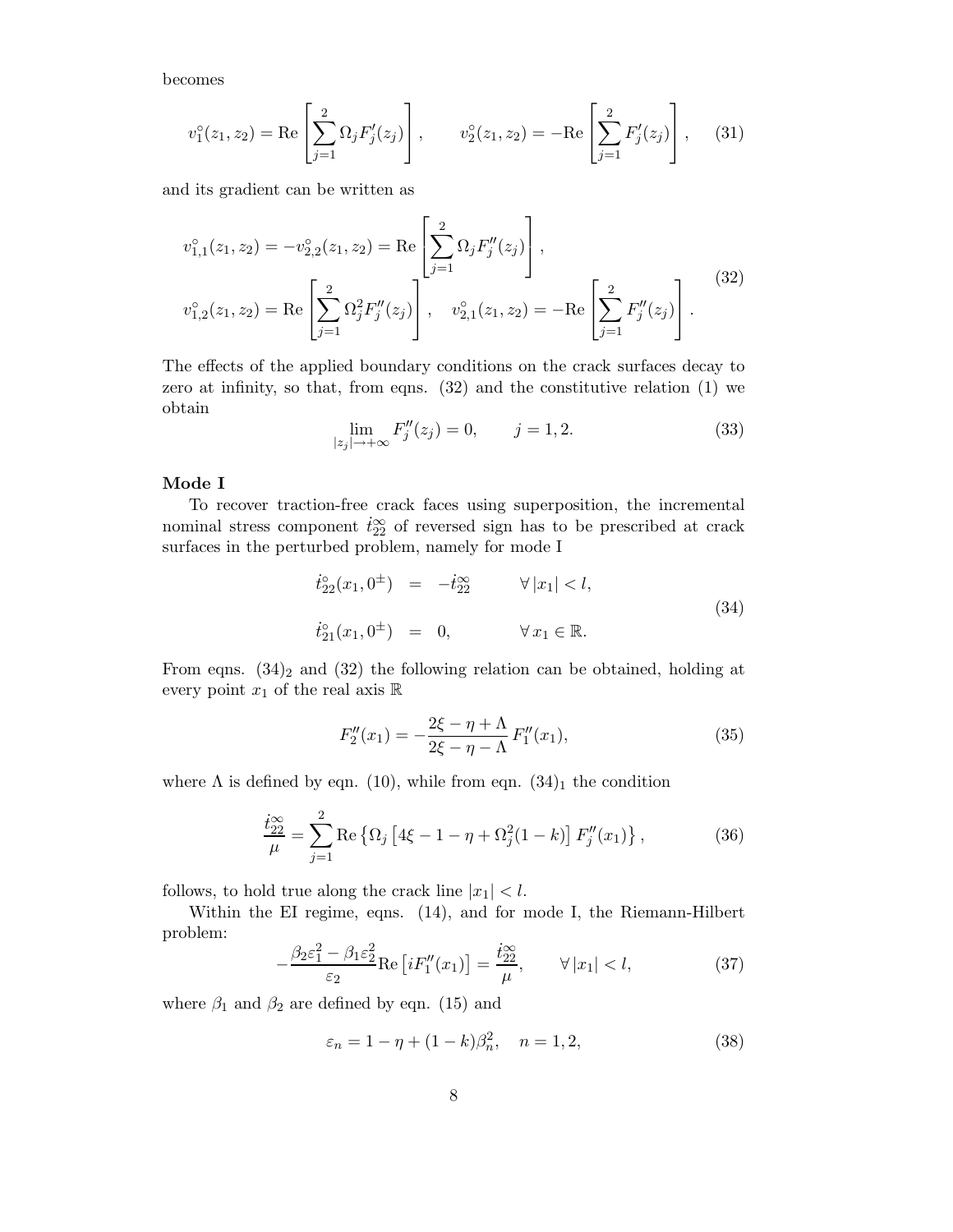has the following solution:

$$
F''_j(z_j) = (-1)^k i \frac{\dot{t}_{22}^{\infty}}{\mu} \frac{\varepsilon_k}{\beta_2 \varepsilon_1^2 - \beta_1 \varepsilon_2^2} \left( 1 - \frac{z_j}{\sqrt{z_j^2 - l^2}} \right), \quad j, k = 1, 2, \quad j \neq k. \tag{39}
$$

The perturbed stream function becomes

$$
\psi^{\circ} = -\frac{\dot{t}_{22}^{\infty}}{2\mu} \frac{\varepsilon_2}{\beta_2 \varepsilon_1^2 - \beta_1 \varepsilon_2^2} \sum_{j=1}^2 \left( -\frac{\varepsilon_1}{\varepsilon_2} \right)^{j-1} \operatorname{Im} \left\{ z_j^2 - z_j \sqrt{z_j^2 - l^2} + l^2 \ln \left( z_j + \sqrt{z_j^2 - l^2} \right) \right\},\tag{40}
$$

and the incremental displacements take the form

$$
v_1^{\circ} = -\frac{\dot{t}_{22}^{\infty}}{\mu} \frac{\varepsilon_2}{\beta_2 \varepsilon_1^2 - \beta_1 \varepsilon_2^2} \text{Re}\left[\beta_1 \left(z_1 - \sqrt{z_1^2 - l^2}\right) - \frac{\beta_2 \varepsilon_1}{\varepsilon_2} \left(z_2 - \sqrt{z_2^2 - l^2}\right)\right],
$$

$$
v_2^{\circ} = \frac{\dot{t}_{22}^{\infty}}{\mu} \frac{\varepsilon_2}{\beta_2 \varepsilon_1^2 - \beta_1 \varepsilon_2^2} \text{Im}\left[\left(z_1 - \sqrt{z_1^2 - l^2}\right) - \frac{\varepsilon_1}{\varepsilon_2} \left(z_2 - \sqrt{z_2^2 - l^2}\right)\right].
$$

Finally, for mode I in the EI regime, the incremental in-plane mean stress is given by

$$
\dot{p}^{\circ} = \frac{\dot{t}_{22}^{\infty} \varepsilon_2}{\beta_2 \varepsilon_1^2 - \beta_1 \varepsilon_2^2} \left\{ \frac{\varepsilon_2 \beta_1 \delta_1 - \varepsilon_1 \beta_2 \delta_2}{\varepsilon_2} - \text{Re} \left[ \beta_1 \delta_1 \frac{z_1}{\sqrt{z_1^2 - l^2}} - \frac{\varepsilon_1 \beta_2 \delta_2}{\varepsilon_2} \frac{z_2}{\sqrt{z_2^2 - l^2}} \right] \right\},\tag{42}
$$

where

$$
\delta_n = 2\xi - 1 - k - (1 - k)\beta_n^2, \quad n = 1, 2,
$$
\n(43)

(41)

while the incremental nominal stress components are

$$
\dot{t}_{11}^{\circ} = -\dot{t}_{22}^{\infty} \frac{\varepsilon_1 \varepsilon_2}{\beta_2 \varepsilon_1^2 - \beta_1 \varepsilon_2^2} \left\{ \beta_1 - \beta_2 - \text{Re} \left[ \beta_1 \frac{z_1}{\sqrt{z_1^2 - l^2}} - \beta_2 \frac{z_2}{\sqrt{z_2^2 - l^2}} \right] \right\},
$$
\n
$$
\dot{t}_{22}^{\circ} = -\dot{t}_{22}^{\infty} \left\{ 1 + \frac{\varepsilon_2}{\beta_2 \varepsilon_1^2 - \beta_1 \varepsilon_2^2} \text{Re} \left[ \beta_1 \varepsilon_2 \frac{z_1}{\sqrt{z_1^2 - l^2}} - \frac{\varepsilon_1^2 \beta_2}{\varepsilon_2} \frac{z_2}{\sqrt{z_2^2 - l^2}} \right] \right\},
$$
\n
$$
\dot{t}_{12}^{\circ} = -\dot{t}_{22}^{\infty} \frac{\varepsilon_2}{\beta_2 \varepsilon_1^2 - \beta_1 \varepsilon_2^2} \text{Im} \left[ \beta_1^2 \varepsilon_2 \frac{z_1}{\sqrt{z_1^2 - l^2}} - \frac{\varepsilon_1^2 \beta_2^2}{\varepsilon_2} \frac{z_2}{\sqrt{z_2^2 - l^2}} \right],
$$
\n
$$
\dot{t}_{21}^{\circ} = -\dot{t}_{22}^{\infty} \frac{\varepsilon_1 \varepsilon_2}{\beta_2 \varepsilon_1^2 - \beta_1 \varepsilon_2^2} \text{Im} \left[ \frac{z_1}{\sqrt{z_1^2 - l^2}} - \frac{z_2}{\sqrt{z_2^2 - l^2}} \right].
$$
\n(44)

Within the EC regime, eqns. (16), and for mode I, the Riemann-Hilbert problem:

$$
2\left[\alpha(\delta^2 - \chi^2) + 2\beta\delta\chi\right] \text{Re}\left[\frac{F_1''(x_1)}{\chi - i\delta}\right] = \frac{\dot{t}_{22}^{\infty}}{\mu}, \qquad \forall |x_1| < l,\tag{45}
$$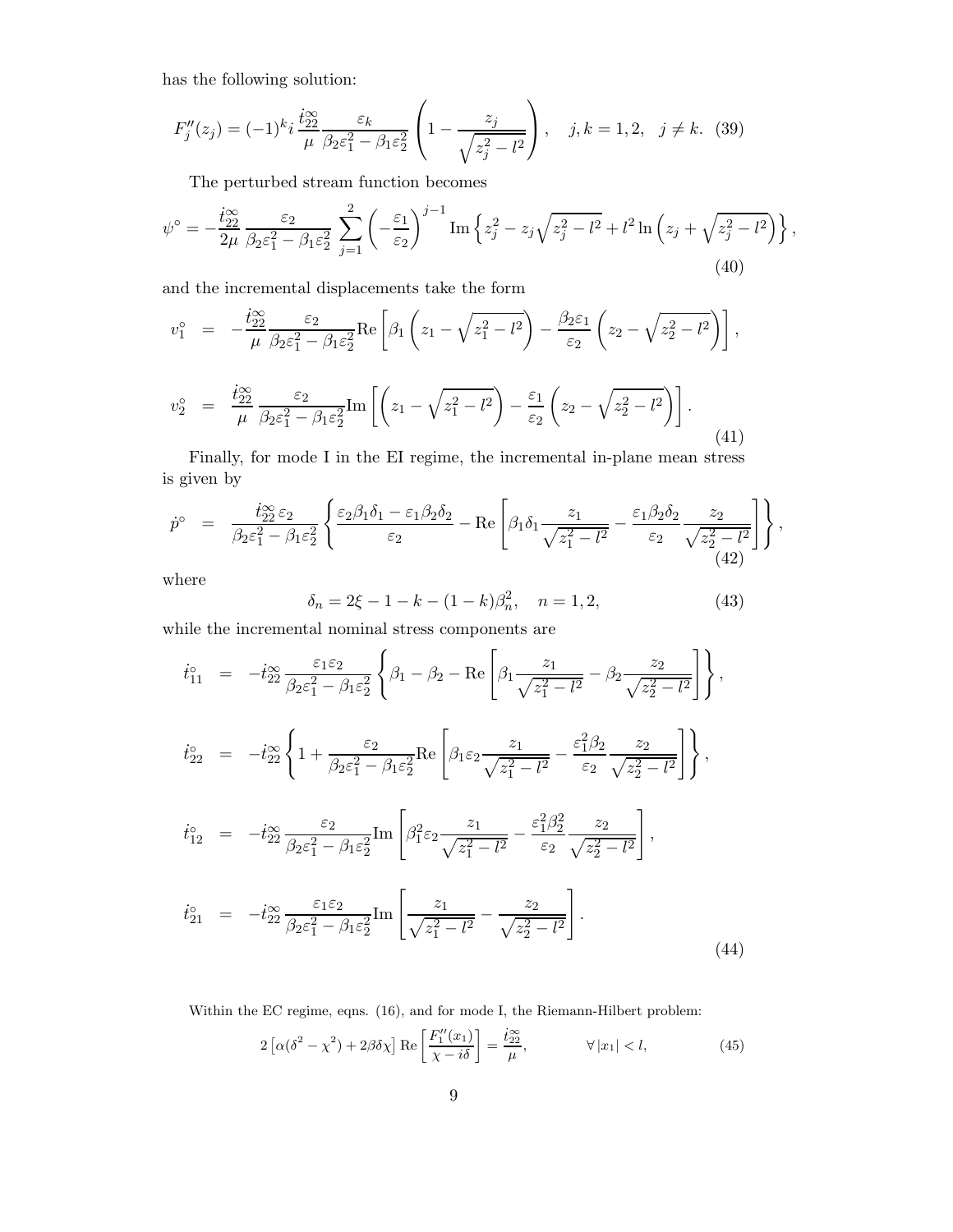where  $\alpha$  and  $\beta$  are defined by eqn. (17) and

$$
\delta = 2(1 - k)\alpha\beta, \quad \chi = 2\xi - \eta,\tag{46}
$$

has the following solution:

$$
F_j''(z_j) = (-1)^k \frac{i_{22}^\infty}{2\mu} \frac{\chi + (-1)^j i\delta}{\alpha(\delta^2 - \chi^2) + 2\beta \delta \chi} \left(1 - \frac{z_j}{\sqrt{z_j^2 - l^2}}\right), \quad j, k = 1, 2, \quad j \neq k. \tag{47}
$$

The perturbed stream function becomes

$$
\psi^{\circ} = -\frac{\dot{t}_{22}^{\circ}}{4\mu[\alpha(\delta^2 - \chi^2) + 2\beta\delta\chi]} \sum_{j=1}^{2} \text{Re}\left\{ \left[ (-1)^j \chi + i\delta \right] \times \left[ z_j^2 - z_j \sqrt{z_j^2 - l^2} + l^2 \ln \left( z_j + \sqrt{z_j^2 - l^2} \right) \right] \right\},\tag{48}
$$

and the incremental displacements take the form

$$
v_1^{\circ} = -\frac{\dot{t}_{22}^{\infty}}{2\mu} \frac{1}{\alpha(\delta^2 - \chi^2) + 2\beta\delta\chi} \left\{ (\alpha\chi - \beta\delta) \operatorname{Re} \left[ \left( z_1 - \sqrt{z_1^2 - l^2} \right) + \left( z_2 - \sqrt{z_2^2 - l^2} \right) \right] \right\} + (\alpha\delta + \beta\chi) \operatorname{Im} \left[ \left( z_1 - \sqrt{z_1^2 - l^2} \right) - \left( z_2 - \sqrt{z_2^2 - l^2} \right) \right] \right\},
$$
  

$$
v_2^{\circ} = -\frac{\dot{t}_{22}^{\infty}}{2\mu} \frac{1}{\alpha(\delta^2 - \chi^2) + 2\beta\delta\chi} \left\{ \chi \operatorname{Re} \left[ \left( z_1 - \sqrt{z_1^2 - l^2} \right) - \left( z_2 - \sqrt{z_2^2 - l^2} \right) \right] \right\} + \delta \operatorname{Im} \left[ \left( z_1 - \sqrt{z_1^2 - l^2} \right) + \left( z_2 - \sqrt{z_2^2 - l^2} \right) \right] \right\}.
$$
  
(49)

Finally, for mode I in the EC regime, the incremental in-plane mean stress is given by

$$
\dot{p}^{\circ} = -\frac{\dot{t}_{22}^{\infty}}{2} \frac{1}{\alpha(\delta^2 - \chi^2) + 2\beta\delta\chi}
$$
\n
$$
\times \left\{ \left[ (\beta\chi + \alpha\delta)\delta + (\alpha\chi - \beta\delta)k \right] \left( 2 - \text{Re} \left[ \frac{z_1}{\sqrt{z_1^2 - l^2}} + \frac{z_2}{\sqrt{z_2^2 - l^2}} \right] \right) - \left[ (\beta\chi + \alpha\delta)k - (\alpha\chi - \beta\delta)\delta \right] \text{Im} \left[ \frac{z_1}{\sqrt{z_1^2 - l^2}} - \frac{z_2}{\sqrt{z_2^2 - l^2}} \right] \right\},\tag{50}
$$

while the incremental nominal stress components are

$$
\dot{t}_{11}^{0} = -\frac{\dot{t}_{22}^{20}}{2} \frac{\delta^{2} + \chi^{2}}{\alpha(\delta^{2} - \chi^{2}) + 2\beta\delta\chi} \left\{ 2\alpha - \alpha \operatorname{Re} \left[ \frac{z_{1}}{\sqrt{z_{1}^{2} - l^{2}}} + \frac{z_{2}}{\sqrt{z_{2}^{2} - l^{2}}} \right] - \beta \operatorname{Im} \left[ \frac{z_{1}}{\sqrt{z_{1}^{2} - l^{2}}} - \frac{z_{2}}{\sqrt{z_{2}^{2} - l^{2}}} \right] \right\},
$$
\n
$$
\dot{t}_{22}^{0} = -\frac{\dot{t}_{22}^{20}}{2} \left\{ 2 - \operatorname{Re} \left[ \frac{z_{1}}{\sqrt{z_{1}^{2} - l^{2}}} + \frac{z_{2}}{\sqrt{z_{2}^{2} - l^{2}}} \right] - \frac{\beta(\delta^{2} - \chi^{2}) - 2\alpha\delta\chi}{\alpha(\delta^{2} - \chi^{2}) + 2\beta\delta\chi} \operatorname{Im} \left[ \frac{z_{1}}{\sqrt{z_{1}^{2} - l^{2}}} - \frac{z_{2}}{\sqrt{z_{2}^{2} - l^{2}}} \right] \right\}, \qquad (51)
$$
\n
$$
\dot{t}_{12}^{0} = \frac{\dot{t}_{22}^{20}}{2} \left\{ \frac{(\alpha^{2} - \beta^{2})(\delta^{2} - \chi^{2}) + 4\alpha\beta\delta\chi}{\alpha(\delta^{2} - \chi^{2}) + 2\beta\delta\chi} \operatorname{Re} \left[ \frac{z_{1}}{\sqrt{z_{1}^{2} - l^{2}}} - \frac{z_{2}}{\sqrt{z_{2}^{2} - l^{2}}} \right] + \frac{2\alpha\beta(\delta^{2} - \chi^{2}) - 2\delta\chi(\alpha^{2} - \beta^{2})}{\alpha(\delta^{2} - \chi^{2}) + 2\beta\delta\chi} \operatorname{Im} \left[ \frac{z_{1}}{\sqrt{z_{1}^{2} - l^{2}}} + \frac{z_{2}}{\sqrt{z_{2}^{2} - l^{2}}} \right] \right\},
$$
\n
$$
\dot{t}_{21}^{0} = \frac{\dot{t}_{22}^{20}}{2} \frac{\delta^{2} + \chi^{2}}{\alpha(\delta^{2} - \chi
$$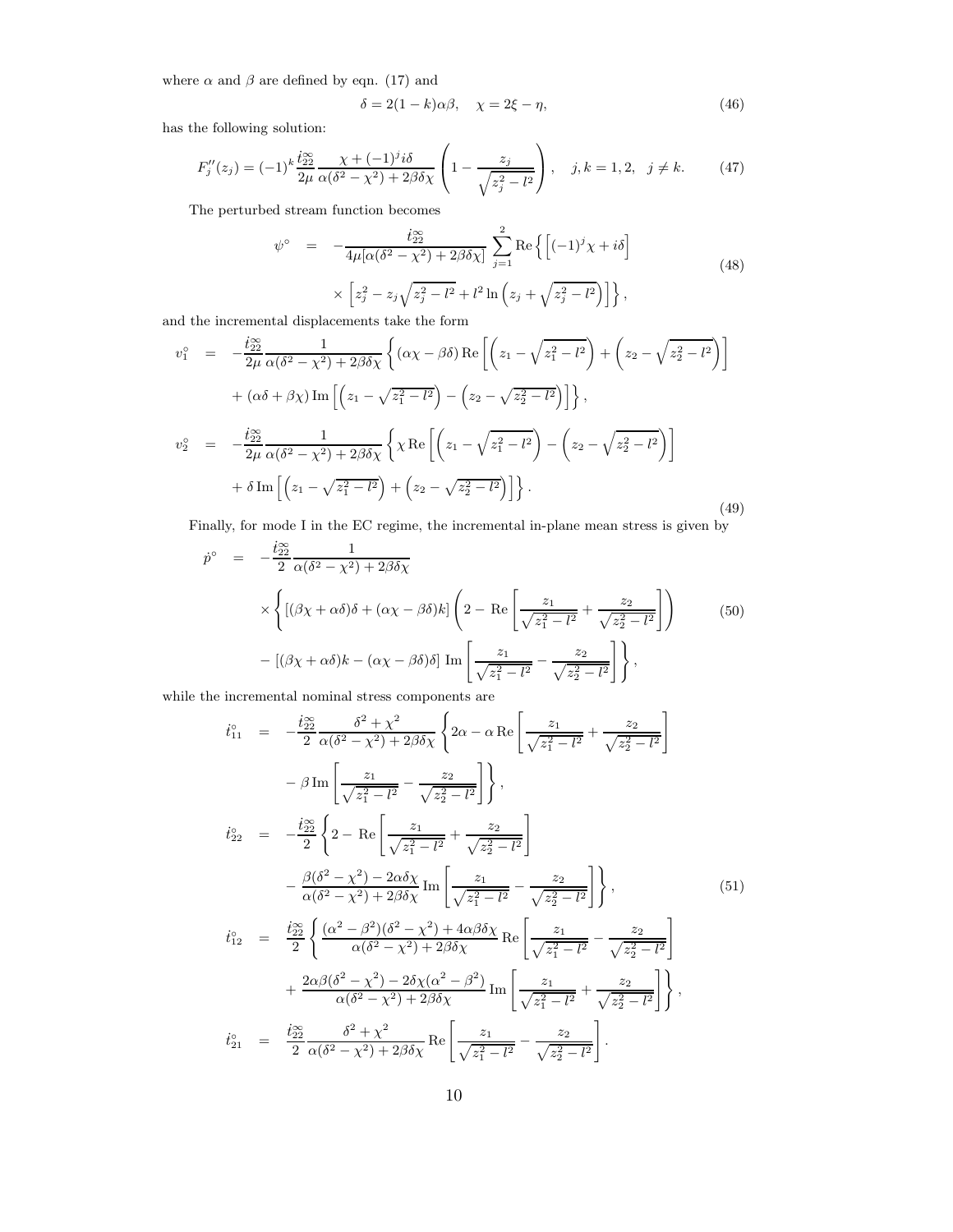### **Mode II**

The reverse of the incremental nominal stress component  $\dot{t}_{21}^{\infty}$  has to be applied at the crack surfaces in the perturbed mode II solution, namely

$$
\dot{t}_{22}^{\circ}(x_1, 0^{\pm}) = 0, \qquad \forall x_1 \in \mathbb{R},
$$
  
\n
$$
\dot{t}_{21}^{\circ}(x_1, 0^{\pm}) = -\dot{t}_{21}^{\infty}, \qquad \forall |x_1| < l.
$$
\n(52)

Eqns.  $(52)_1$ ,  $(32)$  and eqn.  $(52)_2$  provide the two conditions,

$$
F_2''(x_1) = -\frac{\Omega_1}{\Omega_2} \frac{2\xi - \eta - \Lambda}{2\xi - \eta + \Lambda} F_1''(x_1),\tag{53}
$$

holding at every point  $x_1$  of the real axis  $\mathbb R$  and

$$
\frac{\dot{t}_{21}^{\infty}}{\mu} = \sum_{j=1}^{2} \text{Re}\left\{ \left[ 1 - \eta - \Omega_j^2 (1 - k) \right] F_j''(x_1) \right\},\tag{54}
$$

holding for  $|x_1| < l$ .

Within the EI regime, eqns. (14), and for mode II, the Riemann-Hilbert problem:

$$
\frac{\beta_2 \varepsilon_1^2 - \beta_1 \varepsilon_2^2}{\beta_2 \varepsilon_1} \text{Re}\left[F_1''(x_1)\right] = \frac{\dot{t}_{21}^\infty}{\mu}, \qquad \forall |x_1| < l,\tag{55}
$$

has the following solution:

$$
F''_j(z_j) = (-1)^k \frac{\dot{t}_{21}^{\infty}}{\mu} \frac{\beta_k \varepsilon_j}{\beta_2 \varepsilon_1^2 - \beta_1 \varepsilon_2^2} \left( 1 - \frac{z_j}{\sqrt{z_j^2 - l^2}} \right), \quad j, k = 1, 2, \quad j \neq k,
$$
\n(56)

so that the perturbed stream function becomes

$$
\psi^{\circ} = \frac{\dot{t}_{21}^{\infty}}{2\mu} \frac{\beta_2 \varepsilon_1}{\beta_2 \varepsilon_1^2 - \beta_1 \varepsilon_2^2} \sum_{j=1}^2 \left( -\frac{\varepsilon_2 \beta_1}{\varepsilon_1 \beta_2} \right)^{j-1} \text{Re} \left[ z_j^2 - z_j \sqrt{z_j^2 - l^2} + l^2 \ln \left( z_j + \sqrt{z_j^2 - l^2} \right) \right],\tag{57}
$$

and the incremental displacements take the form

$$
v_1^\circ = -\frac{\dot{t}_{21}^\infty}{\mu} \frac{\beta_1 \beta_2 \varepsilon_1}{\beta_2 \varepsilon_1^2 - \beta_1 \varepsilon_2^2} \text{Im}\left[ \left( z_1 - \sqrt{z_1^2 - l^2} \right) - \frac{\varepsilon_2}{\varepsilon_1} \left( z_2 - \sqrt{z_2^2 - l^2} \right) \right],
$$
  

$$
v_2^\circ = -\frac{\dot{t}_{21}^\infty}{\mu} \frac{\beta_2 \varepsilon_1}{\beta_2 \varepsilon_1^2 - \beta_1 \varepsilon_2^2} \text{Re}\left[ \left( z_1 - \sqrt{z_1^2 - l^2} \right) - \frac{\beta_1 \varepsilon_2}{\beta_2 \varepsilon_1} \left( z_2 - \sqrt{z_2^2 - l^2} \right) \right].
$$
 (58)

Finally, for mode II in the EI regime, the incremental in-plane mean stress is given by

$$
\dot{p}^{\circ} = -\dot{t}_{21}^{\infty} \frac{\beta_1 \beta_2 \varepsilon_1}{\beta_2 \varepsilon_1^2 - \beta_1 \varepsilon_2^2} \text{Im} \left[ \delta_1 \frac{z_1}{\sqrt{z_1^2 - l^2}} - \frac{\varepsilon_2 \delta_2}{\varepsilon_1} \frac{z_2}{\sqrt{z_2^2 - l^2}} \right],
$$
 (59)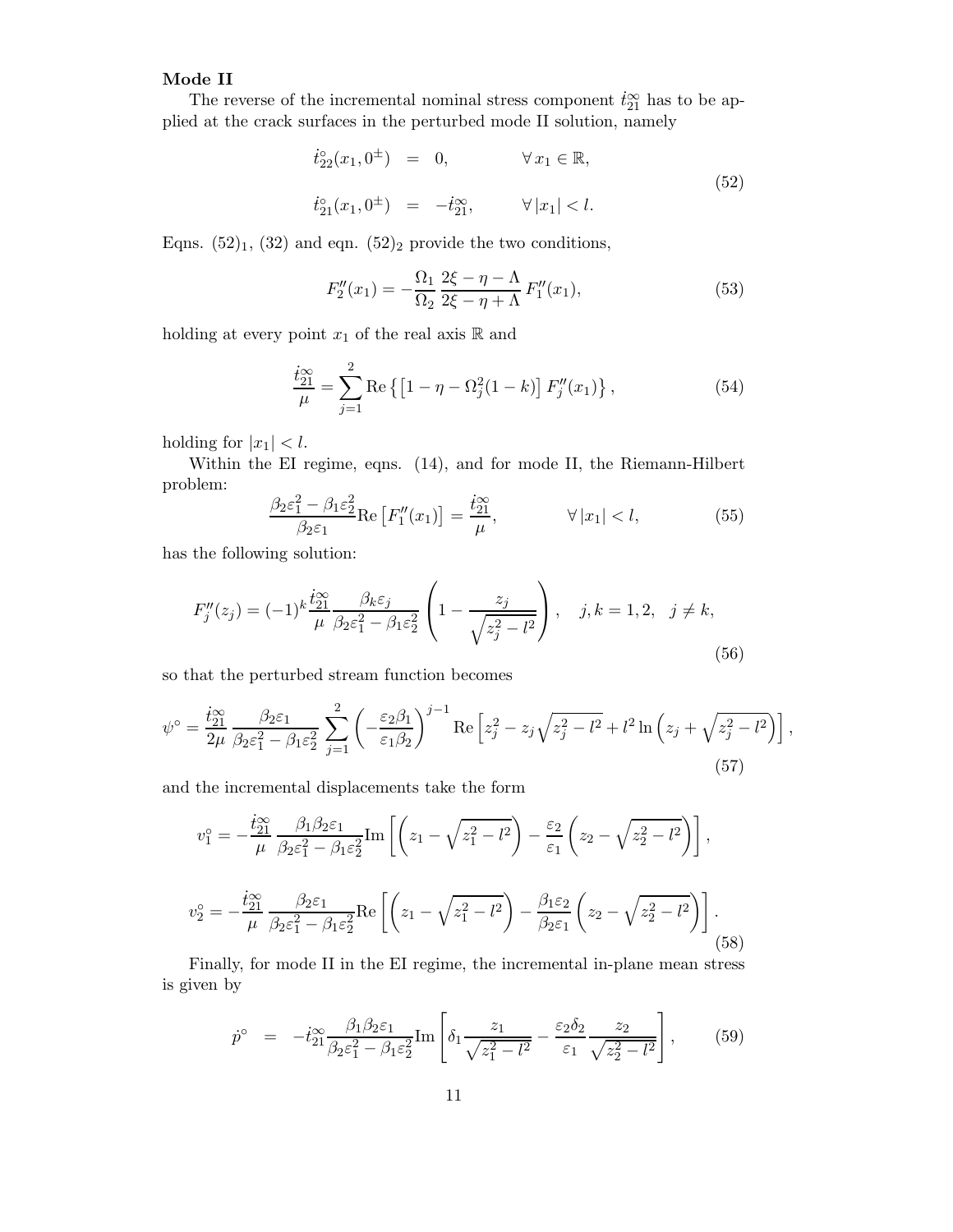while the incremental nominal stress components are

$$
\dot{t}_{11}^{\circ} = \dot{t}_{21}^{\infty} \frac{\beta_1 \beta_2 \varepsilon_1}{\beta_2 \varepsilon_1^2 - \beta_1 \varepsilon_2^2} \text{Im} \left[ \varepsilon_1 \frac{z_1}{\sqrt{z_1^2 - l^2}} - \frac{\varepsilon_2^2}{\varepsilon_1} \frac{z_2}{\sqrt{z_2^2 - l^2}} \right],
$$
\n
$$
\dot{t}_{22}^{\circ} = -\dot{t}_{21}^{\infty} \frac{\beta_1 \beta_2 \varepsilon_1 \varepsilon_2}{\beta_2 \varepsilon_1^2 - \beta_1 \varepsilon_2^2} \text{Im} \left[ \frac{z_1}{\sqrt{z_1^2 - l^2}} - \frac{z_2}{\sqrt{z_2^2 - l^2}} \right],
$$
\n
$$
\dot{t}_{12}^{\circ} = -\dot{t}_{21}^{\infty} \frac{\beta_1 \beta_2 \varepsilon_1 \varepsilon_2}{\beta_2 \varepsilon_1^2 - \beta_1 \varepsilon_2^2} \left\{ \beta_1 - \beta_2 - \text{Re} \left[ \beta_1 \frac{z_1}{\sqrt{z_1^2 - l^2}} - \beta_2 \frac{z_2}{\sqrt{z_2^2 - l^2}} \right] \right\},
$$
\n
$$
\dot{t}_{21}^{\circ} = -\dot{t}_{21}^{\infty} \left\{ 1 - \frac{\beta_2 \varepsilon_1}{\beta_2 \varepsilon_1^2 - \beta_1 \varepsilon_2^2} \text{Re} \left[ \varepsilon_1 \frac{z_1}{\sqrt{z_1^2 - l^2}} - \frac{\beta_1 \varepsilon_2^2}{\beta_2 \varepsilon_1} \frac{z_2}{\sqrt{z_2^2 - l^2}} \right] \right\}.
$$
\n(60)

Within the EC regime, eqns. (16), and for mode II, the Riemann-Hilbert problem:

$$
-2\left[\alpha(\delta^2-\chi^2)+2\beta\delta\chi\right]\text{Re}\left[\frac{F_1''(x_1)}{(\alpha+i\beta)(\chi+i\delta)}\right]=\frac{\dot{t}_{21}^{\infty}}{\mu}, \qquad \forall |x_1|
$$

has the following solution:

$$
F_j''(z_j) = -\frac{\dot{t}_{21}^{\infty}}{2\mu} \frac{[\alpha - (-1)^j i\beta][\chi - (-1)^j i\delta]}{\alpha(\delta^2 - \chi^2) + 2\beta\delta\chi} \left(1 - \frac{z_j}{\sqrt{z_j^2 - l^2}}\right), \quad j = 1, 2,
$$
 (62)

so that the perturbed stream function becomes

$$
\psi^{\circ} = -\frac{\dot{t}_{21}^{\circ\circ}}{4\mu} \frac{1}{\alpha(\delta^2 - \chi^2) + 2\beta\delta\chi} \sum_{j=1}^{2} \text{Re}\left\{ [\alpha - (-1)^j i\beta] [\chi - (-1)^j i\delta] \times \left[ z_j^2 - z_j \sqrt{z_j^2 - l^2} + l^2 \ln \left( z_j + \sqrt{z_j^2 - l^2} \right) \right] \right\},\tag{63}
$$

and the incremental displacements take the form

$$
v_1^{\circ} = \frac{i_{21}^{\infty}}{2\mu} \frac{\alpha^2 + \beta^2}{\alpha(\delta^2 - \chi^2) + 2\beta\delta\chi} \left\{ \chi \operatorname{Re} \left[ \left( z_1 - \sqrt{z_1^2 - l^2} \right) - \left( z_2 - \sqrt{z_2^2 - l^2} \right) \right] - \delta \operatorname{Im} \left[ \left( z_1 - \sqrt{z_1^2 - l^2} \right) + \left( z_2 - \sqrt{z_2^2 - l^2} \right) \right] \right\},
$$

$$
v_2^{\circ} = \frac{\dot{t}_{21}^{\infty}}{2\mu} \frac{1}{\alpha(\delta^2 - \chi^2) + 2\beta\delta\chi} \left\{ (\alpha\chi - \beta\delta) \operatorname{Re} \left[ \left( z_1 - \sqrt{z_1^2 - l^2} \right) + \left( z_2 - \sqrt{z_2^2 - l^2} \right) \right] - (\beta\chi + \alpha\delta) \operatorname{Im} \left[ \left( z_1 - \sqrt{z_1^2 - l^2} \right) - \left( z_2 - \sqrt{z_2^2 - l^2} \right) \right] \right\}.
$$
\n(64)

Finally, for mode II in the EC regime, the incremental in-plane mean stress is given by

$$
\dot{p}^{\circ} = \frac{\dot{t}_{21}^{\infty}}{2} \frac{\alpha^2 + \beta^2}{\alpha(\delta^2 - \chi^2) + 2\beta\delta\chi} \left\{ (\delta^2 - k\chi) \operatorname{Re} \left[ \frac{z_1}{\sqrt{z_1^2 - l^2}} - \frac{z_2}{\sqrt{z_2^2 - l^2}} \right] + \delta(\chi + k) \operatorname{Im} \left[ \frac{z_1}{\sqrt{z_1^2 - l^2}} + \frac{z_2}{\sqrt{z_2^2 - l^2}} \right] \right\},
$$
\n(65)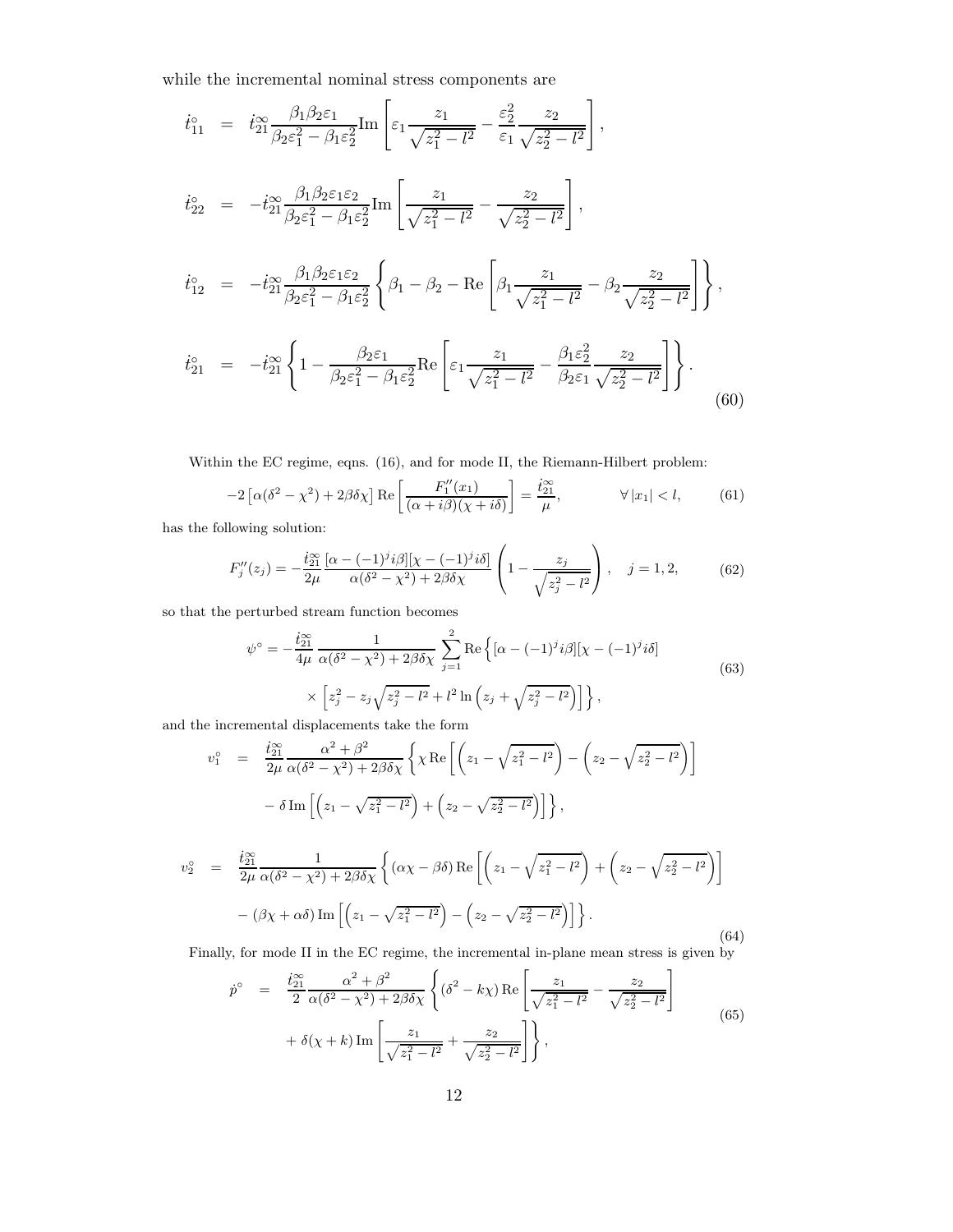while the incremental nominal stress components are

$$
\dot{t}_{11}^{0} = \frac{\dot{t}_{21}^{\infty}}{2} \frac{\alpha^{2} + \beta^{2}}{\alpha(\delta^{2} - \chi^{2}) + 2\beta\delta\chi} \left\{ (\delta^{2} - \chi^{2}) \operatorname{Re} \left[ \frac{z_{1}}{\sqrt{z_{1}^{2} - l^{2}}} - \frac{z_{2}}{\sqrt{z_{2}^{2} - l^{2}}} \right] \right\} \n+ 2\delta\chi \operatorname{Im} \left[ \frac{z_{1}}{\sqrt{z_{1}^{2} - l^{2}}} + \frac{z_{2}}{\sqrt{z_{2}^{2} - l^{2}}} \right] \right\}, \n\dot{t}_{22}^{0} = \frac{\dot{t}_{21}^{\infty}}{2} \frac{(\alpha^{2} + \beta^{2})(\delta^{2} + \chi^{2})}{\alpha(\delta^{2} - \chi^{2}) + 2\beta\delta\chi} \operatorname{Re} \left[ \frac{z_{1}}{\sqrt{z_{1}^{2} - l^{2}}} - \frac{z_{2}}{\sqrt{z_{2}^{2} - l^{2}}} \right], \n\dot{t}_{12}^{0} = -\frac{\dot{t}_{21}^{\infty}}{2} \frac{(\alpha^{2} + \beta^{2})(\delta^{2} + \chi^{2})}{\alpha(\delta^{2} - \chi^{2}) + 2\beta\delta\chi} \left\{ 2\alpha - \alpha \operatorname{Re} \left[ \frac{z_{1}}{\sqrt{z_{1}^{2} - l^{2}}} + \frac{z_{2}}{\sqrt{z_{2}^{2} - l^{2}}} \right] \right\} \n- \beta \operatorname{Im} \left[ \frac{z_{1}}{\sqrt{z_{1}^{2} - l^{2}}} - \frac{z_{2}}{\sqrt{z_{2}^{2} - l^{2}}} \right] \right\}, \n\dot{t}_{21}^{0} = \frac{\dot{t}_{21}^{\infty}}{2} \left\{ -2 + \operatorname{Re} \left[ \frac{z_{1}}{\sqrt{z_{1}^{2} - l^{2}}} + \frac{z_{2}}{\sqrt{z_{2}^{2} - l^{2}}} \right] \right\} \n- \frac{\beta(\delta^{2} - \chi^{2}) - 2\alpha\delta\chi}{\alpha(\delta^{2} - \chi^{2}) + 2\beta\delta\chi} \operatorname{Im} \left[ \frac{z_{1}}{\sqrt{z_{1}^{2} -
$$

#### **Incremental stress intensity factors**

We note that the incremental stress intensity factors, defined as

$$
\dot{K}_I = \lim_{x_1 \to l^+} \frac{\dot{t}_{22}(x_1, x_2 = 0)}{\sqrt{2\pi (x_1 - l)}}, \quad \dot{K}_{II} = \lim_{x_1 \to l^+} \frac{\dot{t}_{21}(x_1, x_2 = 0)}{\sqrt{2\pi (x_1 - l)}},\tag{67}
$$

follow immediately from the above calculations. These are

$$
\dot{K}_I = \dot{t}_{22}^{\infty} \sqrt{\pi l}, \quad \dot{K}_{II} = \dot{t}_{21}^{\infty} \sqrt{\pi l}, \tag{68}
$$

for mode I and mode II loading, respectively. Note that, eqns. (68) coincide with their counterpart in elasticity without prestress, except that now the nominal stress replaces the Cauchy stress.

#### **The crack solution and the surface bifurcation condition**

The previously obtained crack solution remains valid except when the surface bifurcation condition, eqn. (22), is met. This condition corresponds to the two conditions

$$
\beta_2 \varepsilon_1^2 - \beta_1 \varepsilon_2^2 = 0, \quad \alpha(\delta^2 - \chi^2) + 2\beta \delta \chi = 0,
$$
\n(69)

valid in EI and EC, respectively. When the surface bifurcation condition is approached, the fields, solution of the crack problem, tend to blow up, a peculiarity first noted by Guz (1999, and references quoted therein).

For values of parameters  $\xi$ , k, and  $\eta$  beyond the surface instability threshold, the obtained solution still works, from a purely mathematical point of view. However, the crack faces cannot be maintained straight after a surface bifurcation point has been passed, so that the solution looses its physical meaning (the incremental energy release rate, obtained in Section 3.4, becomes negative in this situation).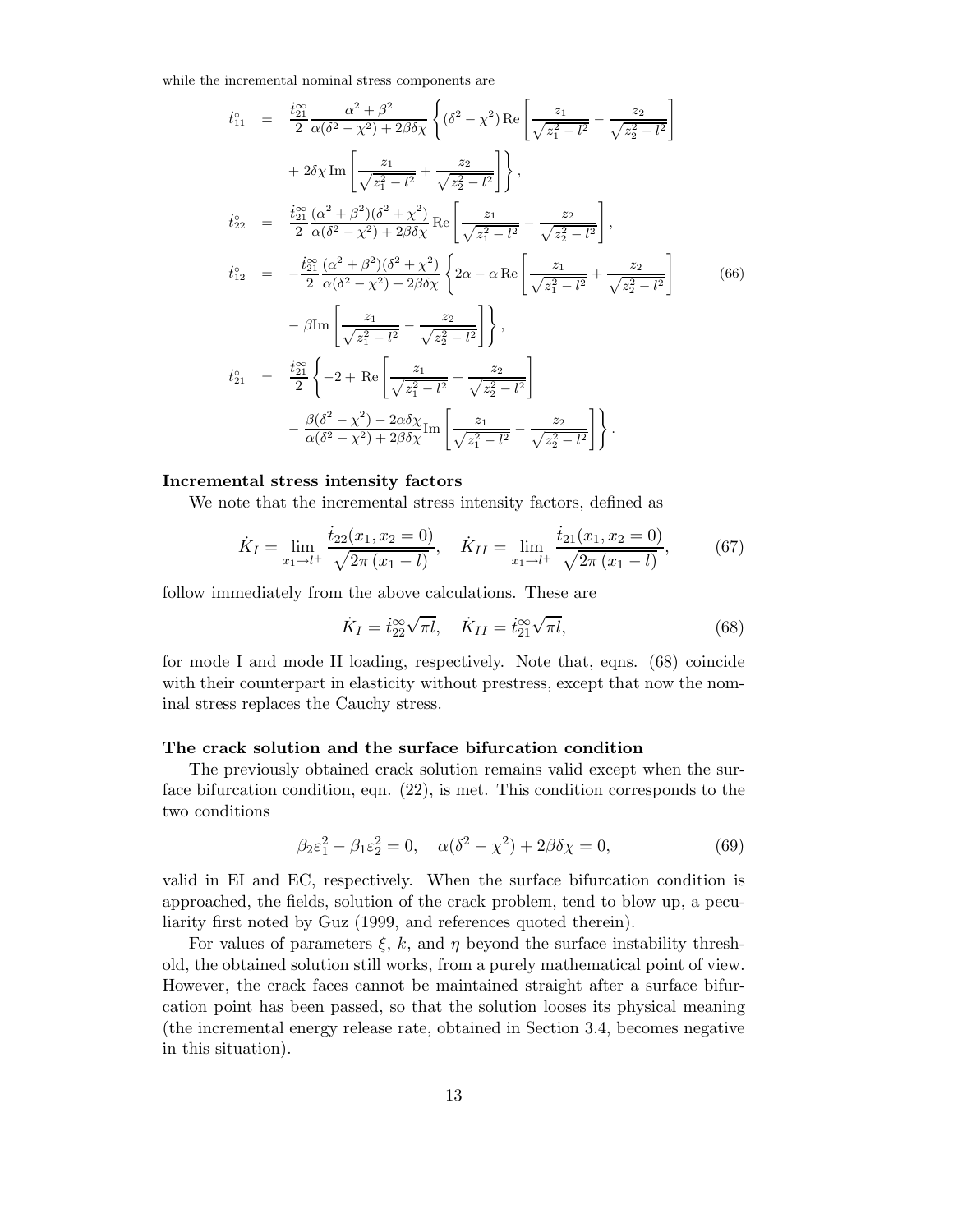## **3.2 Finite-length crack inclined with respect to the orthotropy axes**

We consider now a crack inclined with respect to the  $x_1-x_2$  axes defining the prestress directions and the orthotropy axes (see Fig. 3 of the paper, in which the shear band should be thought to represent a crack). Therefore, the  $x_1-x_2$ reference system has to be distinguished from the system  $\hat{x}_1-\hat{x}_2$ , where the  $\hat{x}_1$ axis is aligned parallel to the crack. The transformation between the two systems is expressed by eqn. (25), while the transformations between incremental displacement, its gradient, nominal stress and constitutive tensor are given by eqns.  $(26)-(28)$ .

The trick to solve the inclined crack problem can be deduced from Savin (1961, see also Sih and Liebowitz, 1968) and consists in the introduction of a function analogous to  $(40)$  [see also eqns.  $(48)$ ,  $(57)$ , and  $(63)$ ], but now defined in the  $\hat{x}_1-\hat{x}_2$  reference system, namely (which automatically satisfies the decaying conditions of fields at infinity)

$$
\widehat{\psi}_M^{\circ}(\hat{x}_1, \hat{x}_2) = \frac{\hat{t}_{2n}^{\infty}}{2\mu} \sum_{j=1}^{2} \text{Re}\left[A_j^M f(\hat{z}_j)\right],\tag{70}
$$

where  $n = 1$  and  $M = II$  for mode II  $(n = 2$  and  $M = I$  for mode I), so that  $\hat{t}_{21}^{\infty}$  ( $\hat{t}_{22}^{\infty}$ ) is the traction component parallel (orthogonal) to the crack line. Moreover,  $f(\hat{z}_i)$  is defined by

$$
f(\hat{z}_j) = \hat{z}_j^2 - \hat{z}_j \sqrt{\hat{z}_j^2 - l^2} + l^2 \ln\left(\hat{z}_j + \sqrt{\hat{z}_j^2 - l^2}\right),\tag{71}
$$

where

$$
\hat{z}_j = \hat{x}_1 + W_j \,\hat{x}_2, \qquad W_j = \frac{\sin \vartheta_0 + \Omega_j \cos \vartheta_0}{\cos \vartheta_0 - \Omega_j \sin \vartheta_0}.
$$
\n(72)

Constants  $A_j^M$  in eqn. (70) can be obtained by imposing the boundary conditions on the crack faces, which are

•  $\hat{t}_{21}^{\circ}(\hat{x}_1, 0^{\pm}) = 0,$   $\hat{t}_{22}^{\circ}(\hat{x}_1, 0^{\pm}) = -\hat{t}_{22}^{\infty}, \forall |\hat{x}_1| < l,$  for mode I; •  $\hat{t}_{21}^{\circ}(\hat{x}_1, 0^{\pm}) = -\hat{t}_{21}^{\infty}, \quad \hat{t}_{22}^{\circ}(\hat{x}_1, 0^{\pm}) = 0, \quad \forall |\hat{x}_1| < l, \text{ for mode II.}$ (73)

Imposing conditions (73) yields a linear algebraic system for the real and imaginary parts of constants  $A_j^M$ 

$$
\begin{bmatrix} c_{11} & c_{21} & c_{12} & c_{22} \ -c_{21} & c_{11} & -c_{22} & c_{12} \ c_{31} & c_{41} & c_{32} & c_{42} \ -c_{41} & c_{31} & -c_{42} & c_{32} \ \end{bmatrix} \begin{bmatrix} \text{Re}[A_1^M] \\ \text{Im}[A_1^M] \\ \text{Re}[A_2^M] \\ \text{Im}[A_2^M] \end{bmatrix} = \begin{bmatrix} -1 \\ 0 \\ 0 \\ 0 \end{bmatrix} \text{ or } \begin{bmatrix} 0 \\ 0 \\ -1 \\ 0 \end{bmatrix} , \quad (74)
$$
\n
$$
\text{for mode I} \quad \text{for mode II}
$$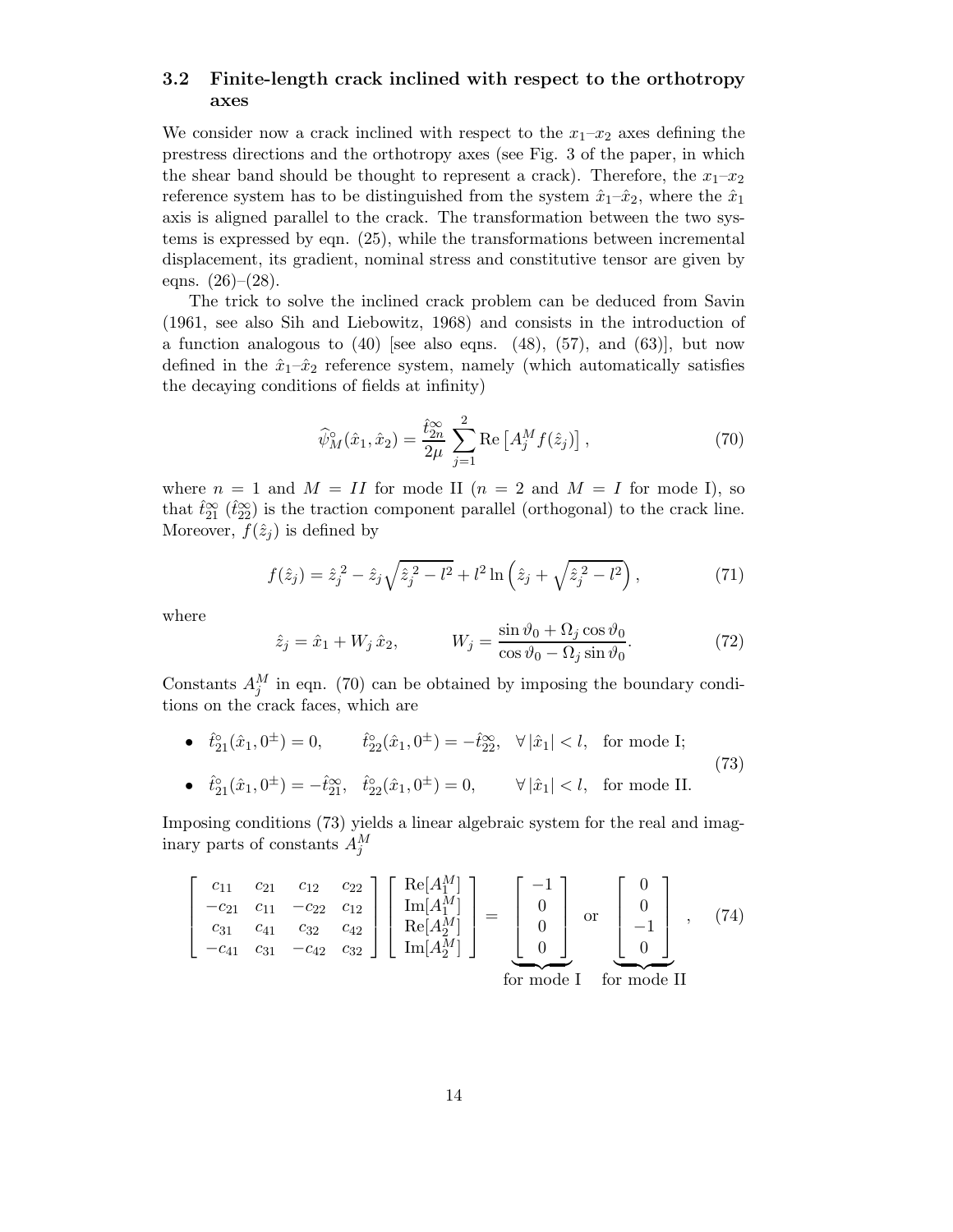where  $M = I$  for mode I ( $M = II$  for mode II) and coefficients  $c_{ij}$  are

$$
2 \mu c_{1j} = \widehat{\mathbb{K}}_{1112} - \widehat{\mathbb{K}}_{1222} - \text{Re}[W_j] \left[ \widehat{\mathbb{K}}_{1111} - 2 \widehat{\mathbb{K}}_{1122} - \widehat{\mathbb{K}}_{1221} + \widehat{\mathbb{K}}_{2222} + \text{Re}[W_j] \left( 2 \widehat{\mathbb{K}}_{1121} - 2 \widehat{\mathbb{K}}_{2122} + \text{Re}[W_j] \widehat{\mathbb{K}}_{2121} \right) \right] + \text{Im}[W_j]^2 \left( 2 \widehat{\mathbb{K}}_{1121} - 2 \widehat{\mathbb{K}}_{2122} + 3 \text{Re}[W_j] \widehat{\mathbb{K}}_{2121} \right),
$$

$$
2 \mu c_{2j} = \text{Im}[W_j] \left[ \widehat{\mathbb{K}}_{1111} - 2\widehat{\mathbb{K}}_{1122} - \widehat{\mathbb{K}}_{1221} + \widehat{\mathbb{K}}_{2222} + \text{Re}[W_j] \left( 4\widehat{\mathbb{K}}_{1121} - 4\widehat{\mathbb{K}}_{2122} + 3 \text{Re}[W_j] \widehat{\mathbb{K}}_{2121} \right) - \text{Im}[W_j]^2 \widehat{\mathbb{K}}_{2121} \right],
$$
  
\n
$$
2 \mu c_{3j} = -\widehat{\mathbb{K}}_{1221} + \text{Re}[W_j] \left[ \widehat{\mathbb{K}}_{1121} - \widehat{\mathbb{K}}_{2122} + \text{Re}[W_j] \widehat{\mathbb{K}}_{2121} \right) - \text{Im}[W_j]^2 \widehat{\mathbb{K}}_{2121},
$$

$$
2 \mu c_{4j} = \operatorname{Im}[W_j] \left( -\widehat{\mathbb{K}}_{1121} + \widehat{\mathbb{K}}_{2122} - 2 \operatorname{Re}[W_j] \widehat{\mathbb{K}}_{2121} \right), \quad j = 1, 2,
$$
\n(75)

and depend on the crack inclination  $\vartheta_0$  and on the prestress and orthotropy parameters  $\xi$ , k and  $\eta$ .

The determinant of the coefficient matrix in eqn. (74) is null only when the surface instability condition, eqn. (22), is met, so that in all other cases, system (74) can be solved and the solution of the inclined crack follows.

The perturbed incremental displacement along the crack faces can be obtained in the form

$$
\hat{v}_1^{\circ M}(\hat{x}_1, \hat{x}_2 = 0^{\pm}) = \frac{\hat{t}_{2n}^{\circ \circ}}{2\mu} \text{Re}\left[ (W_1 A_1^M + W_2 A_2^M) \left( \hat{x}_1 \mp i \sqrt{l^2 - \hat{x}_1^2} \right) \right],
$$
\n
$$
\hat{v}_2^{\circ M}(\hat{x}_1, \hat{x}_2 = 0^{\pm}) = -\frac{\hat{t}_{2n}^{\circ \circ}}{2\mu} \text{Re}\left[ (A_1^M + A_2^M) \left( \hat{x}_1 \mp i \sqrt{l^2 - \hat{x}_1^2} \right) \right],
$$
\n(76)

so that the jump in incremental displacements across the crack surfaces ( $\hat{x}_2 = 0$ ,  $|\hat{x}_1| < l$  takes the form

$$
[[\hat{v}_1^M]] = \frac{\hat{t}_{2n}^{\infty}}{\mu} \text{Im}[W_1 A_1^M + W_2 A_2^M] \sqrt{l^2 - \hat{x}_1^2},
$$
  

$$
[[\hat{v}_2^M]] = -\frac{\hat{t}_{2n}^{\infty}}{\mu} \text{Im}[A_1^M + A_2^M] \sqrt{l^2 - \hat{x}_1^2},
$$
 (77)

where  $n = 1$  and  $M = II$   $(n = 2$  and  $M = I)$  for mode II (mode I).

It is worth noting that the following conditions, proven in the particular cases of null prestress or crack parallel to the orthotropy axes, have been in general verified numerically to hold

$$
Re[A_1^I + A_2^I] = 0, \qquad Re[W_1 A_1^{II} + W_2 A_2^{II}] = 0,
$$
\n(78)

showing that the incremental perturbed displacement along the  $x_1$ -axis outside the crack is only longitudinal, i.e.  $\hat{v}_2^{\circ} = 0$ , (transversal, i.e.  $\hat{v}_1^{\circ} = 0$ ,) for mode I (for mode II), a circumstance noted also by Broberg (1999, his section 4.14) for infinitesimal anisotropic elasticity.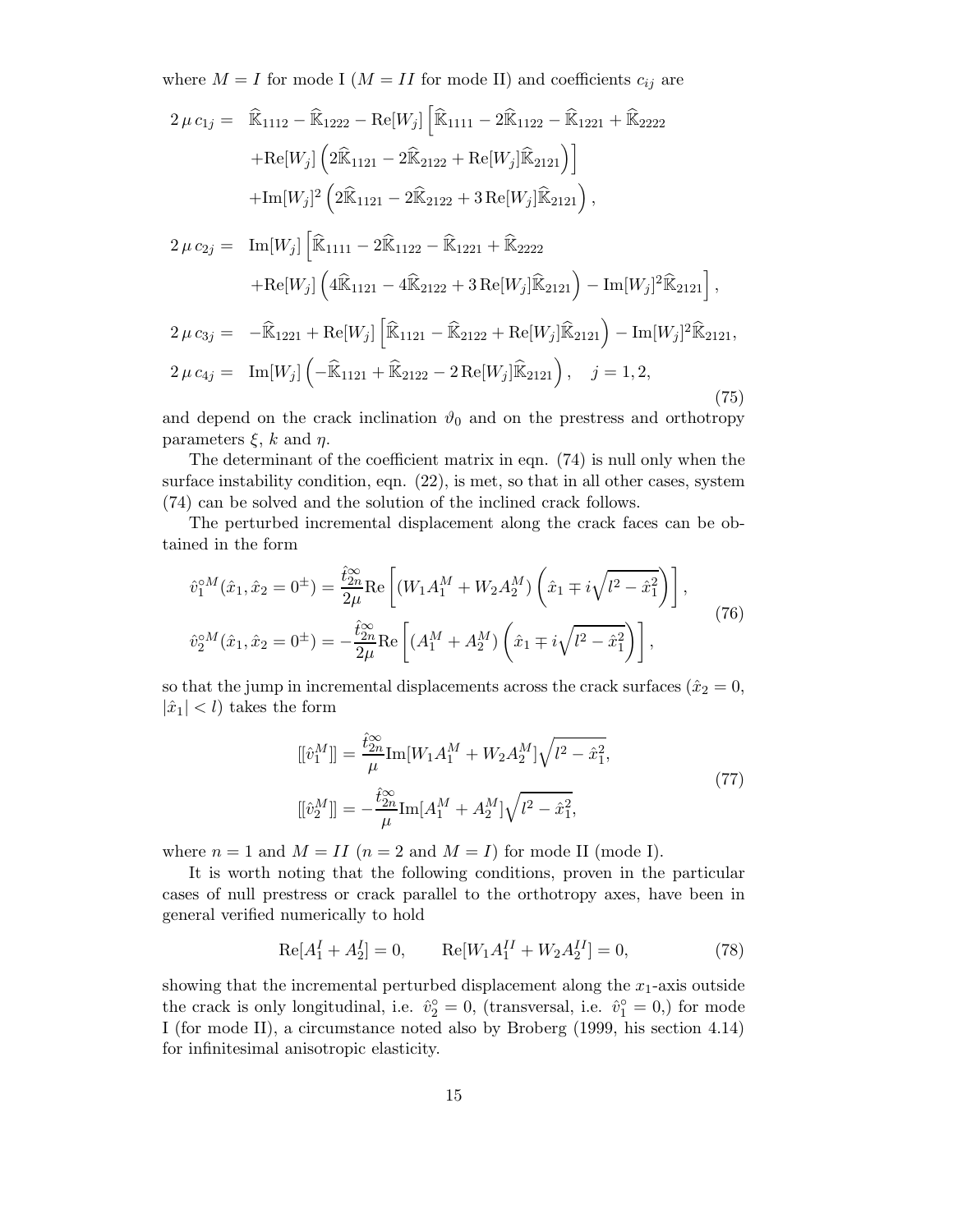In addition to eqns. (78), the following conditions are obtained in the particular case of a crack parallel to the orthotropy  $x_1$ -axis,  $\vartheta_0 = 0$ ,

$$
\operatorname{Im}[W_1 A_1^I + W_2 A_2^I] = 0, \quad \operatorname{Im}[A_1^{II} + A_2^{II}] = 0,\tag{79}
$$

from which the solution obtained in Section 3.1 can be easily recovered.

Finally, *the incremental stress intensity factors for an inclined crack can be calculated and again result in the form* (68), *found for a crack parallel to the orthotropy axes.*

The inclined crack solution becomes particularly simple in the case when the prestress is null,  $k = \eta = 0$ . In particular, for mode I we have:

$$
A_j^I = -(-1)^j \frac{\cos 2\vartheta_0}{2\sqrt{1-\xi}} - i \frac{1-\xi - (-1)^j \sqrt{1-\xi} \sin 2\vartheta_0}{2(1-\xi)\sqrt{\xi}}, \quad j = 1, 2,
$$
 (80)

while for mode II:

$$
A_j^{II} = (-1)^j \left[ \frac{\sin 2\vartheta_0}{2\sqrt{1-\xi}} + i \frac{\cos 2\vartheta_0}{2\sqrt{(1-\xi)\xi}} \right], \quad j = 1, 2,
$$
 (81)

The following properties can also be proven

$$
W_1 A_1^I + W_2 A_2^I = 0, \quad A_1^{II} + A_2^{II} = 0.
$$
\n
$$
(82)
$$

An interesting feature that does not hold when the prestress is present and the crack is inclined can be deduced from eqns.  $(77)$ ,  $(82)_1$  and  $(81)$ , namely, that a mode I (mode II) loading does not produce longitudinal,  $v_1$ , (transversal,  $v_2$ ) incremental displacements along the crack line, so that for  $\hat{x}_2 = 0$  and  $|\hat{x}_1| < l$ , we have

$$
[[\hat{\mathbf{v}}]] = \left\{ \frac{\hat{t}_{21}^{\infty}}{\mu \sqrt{\xi}} \sqrt{l^2 - \hat{x}_1^2}, \frac{\hat{t}_{22}^{\infty}}{\mu \sqrt{\xi}} \sqrt{l^2 - \hat{x}_1^2} \right\},
$$
\n(83)

which is independent of the crack inclination  $\vartheta_0$ .

As an example of the previous calculations, the deformed crack line and surfaces (incremental displacement components, reported on the vertical axis for  $\hat{v}_2$  and on the horizontal axis for  $\hat{x}_1 + \hat{v}_1$ , are normalized through division by  $l$ ) for mode I (left) and mode II (right) loading at infinity are illustrated in Fig. 3 for a Mooney-Rivlin material  $(\xi = 1)$  at null prestress  $k = 0$  and at  $k = 0.8$  for a crack parallel to the orthotropy  $x_1$ -axis, i.e.  $\vartheta_0 = 0$ , and inclined at  $\vartheta_0 = \pi/6$ . Note that the mode II deformation at null prestress,  $k = 0$  coincides with the horizontal axis and is therefore not visible.

Interesting features emerging from Fig. 3 are: i.) the crack faces result displaced to the shape of an ellipse; ii.) this ellipse degenerates into a segment for mode II and null prestress; iii.) the prestress introduces an incremental rigid-body rotation in the mode I and mode II solutions.

#### **3.3 Shear bands interacting with a finite-length crack**

In the spirit of the perturbative approach proposed by Bigoni and Capuani (2002; 2005), the role of shear banding in the incremental deformation fields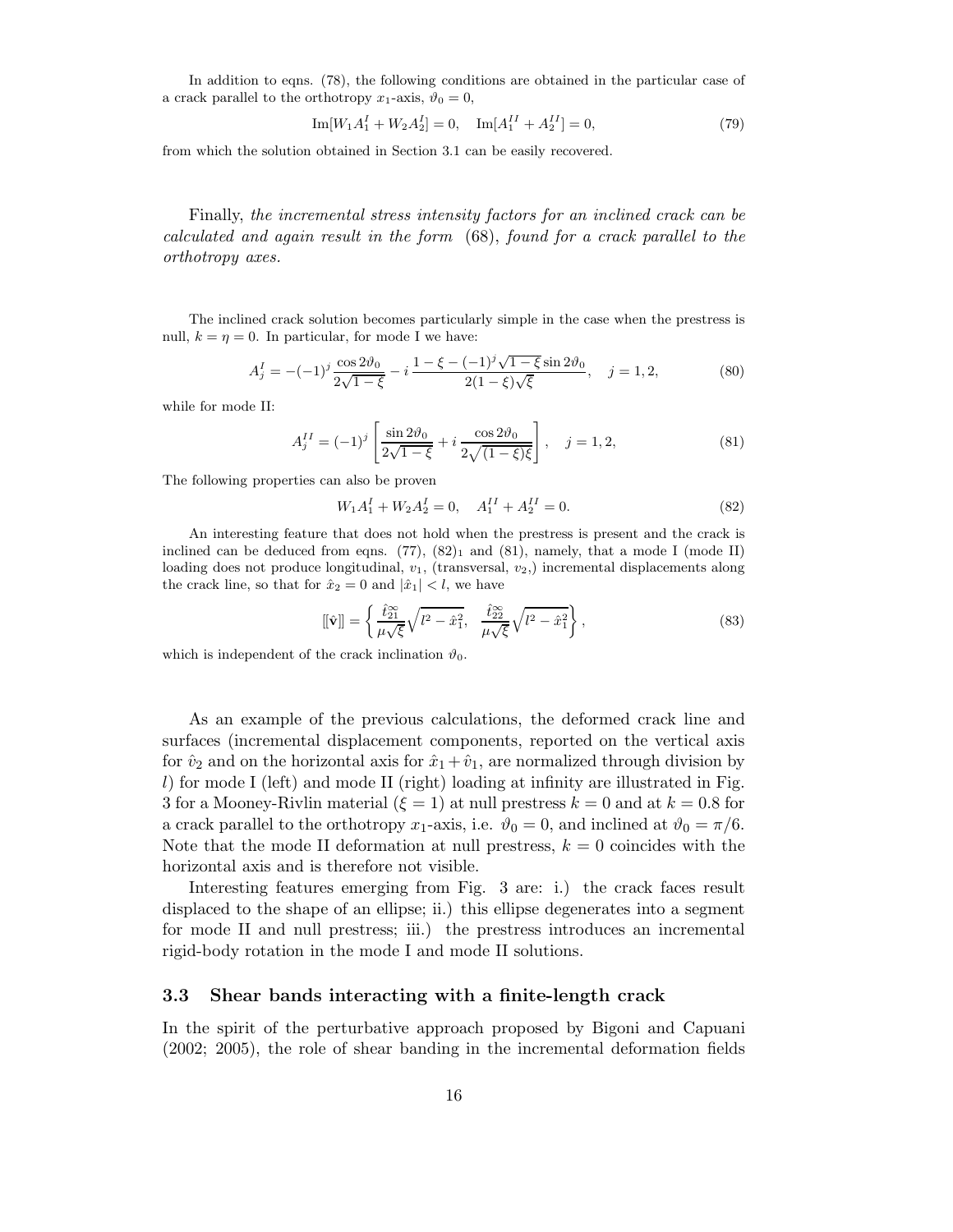

Figure 3: Deformed shape of a crack of length 2l, subject to mode I (left) and mode II (right) incremental loading  $(\hat{t}_{22}^{\infty}/\mu = 0.01$  and  $\hat{t}_{21}^{\infty}/\mu = 0.01$ ). A Mooney-Rivlin material is considered with null prestress  $k = 0$  (solid curve) and a prestress defined by  $k = 0.8$  (dashed curve). A crack is parallel to the x<sub>1</sub>-orthotropy axis,  $\vartheta_0 = 0$  (upper part), while a second crack is inclined at an angle  $\vartheta_0 = \pi/6$  (lower part).

around a crack of length 2l is investigated. This crack is assumed to be present in the material with a dead loading on its surfaces to maintain the state of prestress, before the incremental mode I and II loadings are assigned.

The crack is considered in a  $J_2$ -deformation theory material, inclined at an angle corresponding to the shear band inclination at the EC/H boundary. In particular, for the two values of hardening exponent  $N = 0.1$  and  $N = 0.8$ , the critical logarithmic strain for localization (and the shear band inclination with respect to  $x_1$ -axis) are  $\varepsilon \approx 0.322$   $(\vartheta_0 \approx 35.95^{\circ})$  and  $\varepsilon \approx 1.032$   $(\vartheta_0 \approx 19.60^{\circ})$ , respectively. (Note that for a  $J_2$ -deformation theory material the prestrain, instead than the prestress, is used as the parameter controlling the current state).

The level sets of the modulus of incremental deviatoric strain have been mapped in Figs. 4 and 5, for low strain hardening  $N = 0.1$  and high strain hardening  $N = 0.8$ , respectively.

The investigation has been carried out with a choice of  $\eta$ , namely,  $\eta/k =$ 0.311 for  $N = 0.1$  and  $\eta/k = 0.775$  for  $N = 0.8$ , such that the Hill exclusion condition (4) is satisfied.

It can be easily concluded from Figs. 4 and 5 that:

*near the elliptic border the deformation fields become highly focused and aligned parallel to the shear band conjugate directions.*

An analysis of the figures reveals that it becomes difficult to predict how the fracture will grow when loaded near the elliptic border. However, we have to keep in mind that the analysed crack has been taken aligned parallel to one shear band direction. It becomes instructive now to analyse the case of a horizontal crack (lying therefore in a symmetry axis with respect to the conjugate band directions), reported in Fig. 6, for a  $J_2$ -deformation theory material at high strain hardening  $N = 0.8$ , near the EC/H boundary, and loaded under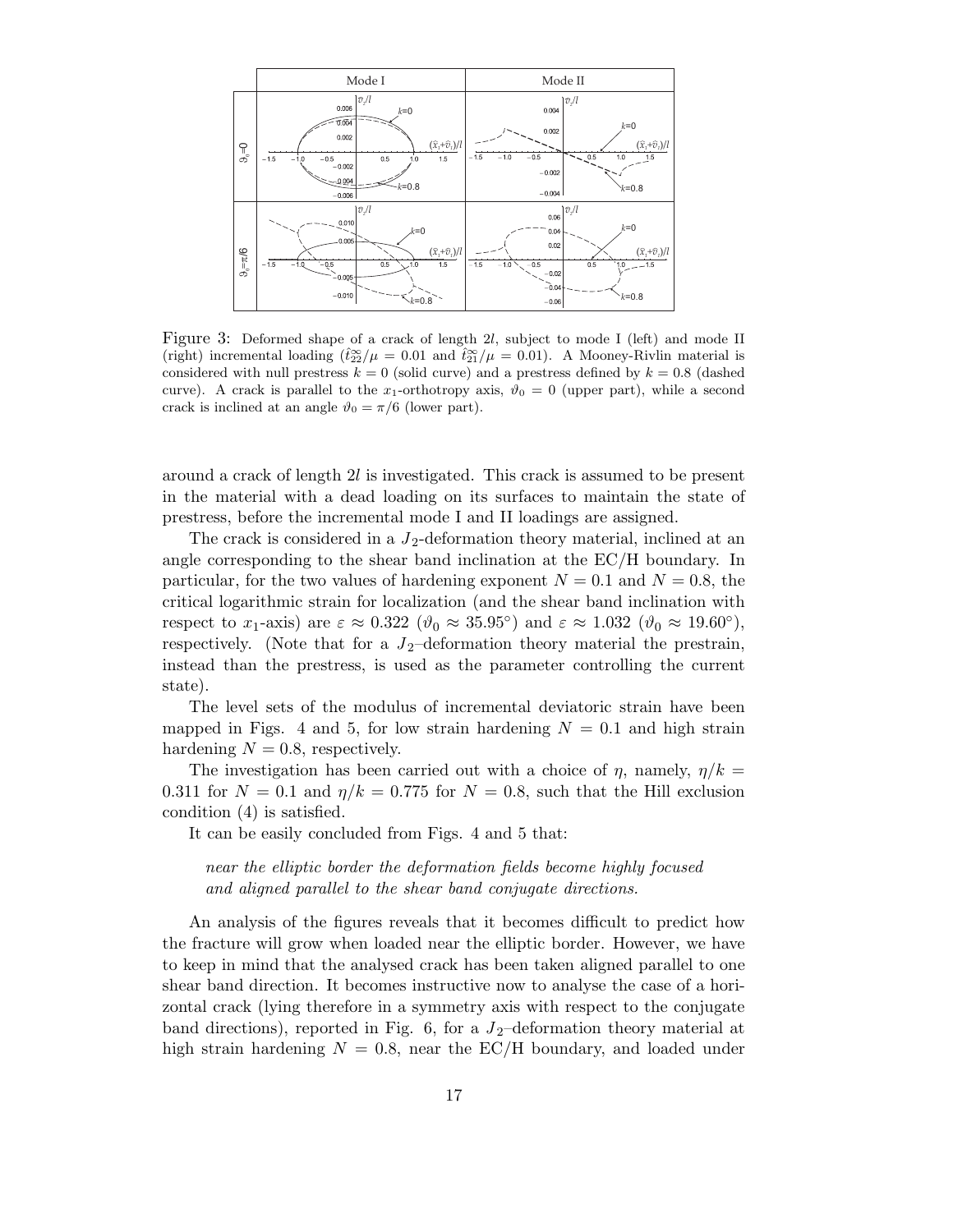

Figure 4: Interaction of shear bands and mechanical fields near a crack of length 2l. A  $J_2$ -deformation theory material has been considered at low strain hardening  $N = 0.1$ , at null prestrain  $\varepsilon = 0$  (upper part) and prestrained near the elliptic border  $\varepsilon = 0.306$  (lower part). The crack is aligned parallel to a shear band direction,  $\vartheta_0 = 35.95^\circ$ . Two parallel bands emerge for mode I incremental loading, while for mode II two conjugate band directions are visible.

incremental mode I. Results are qualitatively analogous for different values of strain hardening and for mode II loading, in particular, the mode II incremental deformation fields are dominated near the elliptic border by localized deformations aligned parallel to the two shear bands conjugate directions, in a way quite similar to Fig. 6.

We can observe that:

#### *two symmetric shear bands emerge near the crack tip,*

and their interaction may lead to failure of the material under shear in front of the crack, a situation compatible with mode I growth, to be interpreted as a sort of 'alternating sliding off and cracking', as suggested by McClintock (1971) and Kardomateas and McClintock (1989). The situation is more complicated for mode II loading, but our results agree with the consideration made by Hallbäck and Nilsson (1994), that 'mode II failure results when the direction of the prospective shear band coincides with the crack surface direction, while mode I type failure occurs when the shear bands are inclined to the direction of crack surfaces.'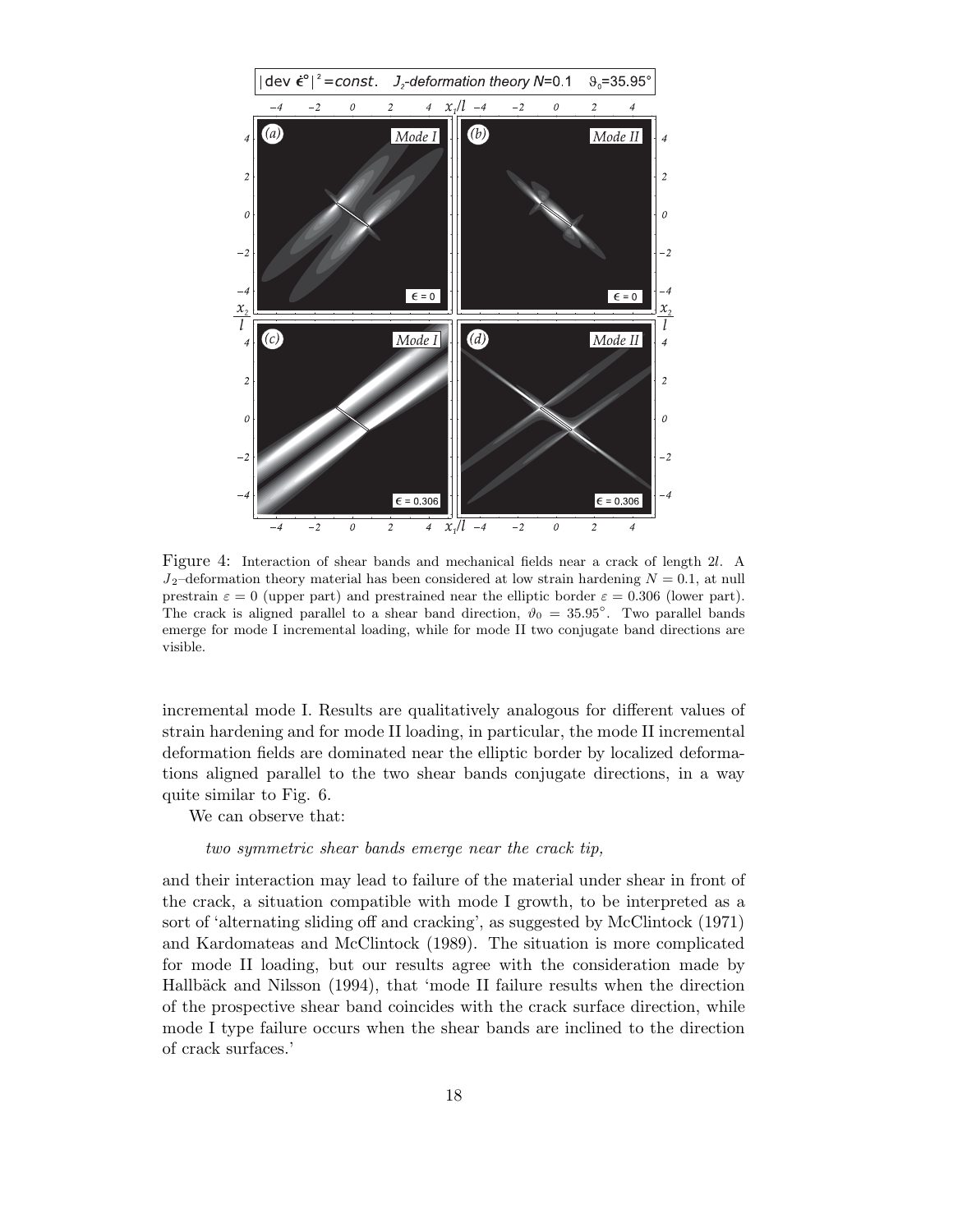

Figure 5: Interaction of shear bands and mechanical fields near a crack of length 2l. A  $J_2$ -deformation theory material has been considered at high strain hardening  $N = 0.8$ , at null prestrain  $\varepsilon = 0$  (upper part) and prestrained near the elliptic border  $\varepsilon = 0.981$  (lower part). The crack is aligned parallel to a shear band direction,  $\vartheta_0 = 19.60°$ . Two parallel bands emerge for mode I incremental loading, while for mode II two conjugate band directions are visible.



Figure 6: Interaction of shear bands and mechanical fields near a crack of length 2l under mode I incremental loading. A  $J_2$ -deformation theory material has been considered at high strain hardening  $N = 0.8$ , prestrained near the elliptic border  $\varepsilon = 0.981$ . The crack is horizontal, while the shear bands are inclined at  $\pm 19.60°$ . Note that four shear bands emerge.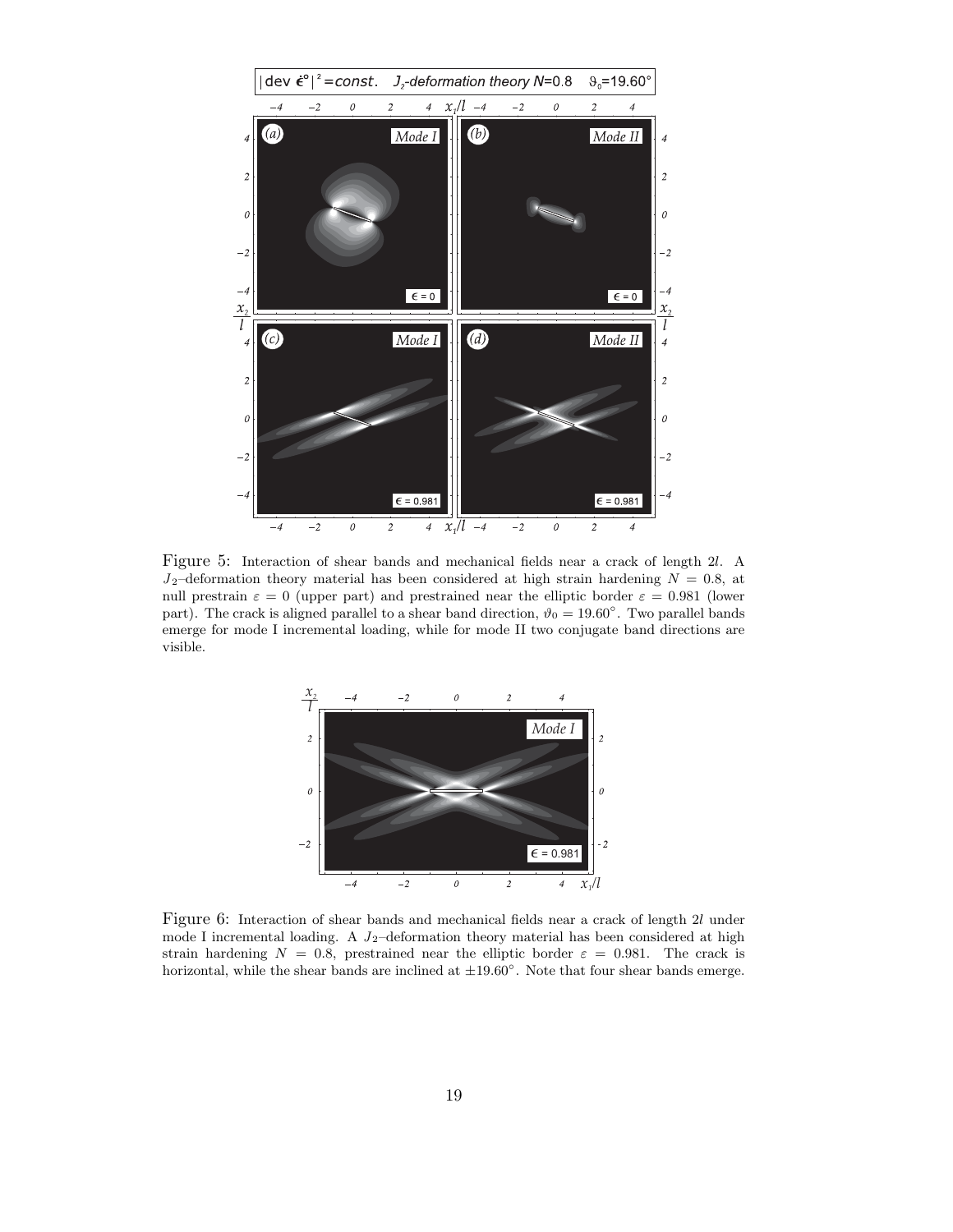#### **3.4 Incremental energy release rate for crack growth**

We slightly generalize Rice (1968) and start referring to Fig. 7 and comparing two incremental boundary value problems (for finite bodies subject to identical conditions on the external boundaries  $S_{\sigma} \cup S_{v}$ , namely, prescribed incremental nominal tractions  $\dot{\sigma}^0$  on  $S_{\sigma}$  and incremental displacements  $\mathbf{v} = \bar{\mathbf{v}}$  on  $S_v$ ) differing only in the sizes of the void that they contain. Note that we are addressing an incremental problem, so that the surface of the void can be loaded by dead loading.



Figure 7: Two elastic, prestressed bodies are compared (left), having identical shape, boundary conditions, elastic properties, prestress, and prestrain, but voids of different size. The detail of the void and its surface is reported on the right; note the unit normal vector, defined to point outward the elastic body and toward the void. Incremental deformation of prestressed solids are considered, so that the surface of the void can be subject to finite dead loading and surface  $\Delta S_i^*$  must be subject to the nominal tractions present on the same surface embedded in the material in the configuration on the left.

In particular, the void in the body on the right (of volume  $V_i \cup \Delta V_i$ , enclosed by surface  $S_i^* \cup \Delta S_i^*$  has been obtained by increasing the size of the void in the body on the left (of volume  $V_i$ , enclosed by surface  $S_i$ ).

Since we want to include prestress in an incremental formulation, nominal (finite) dead tractions identical to those existing within the material containing the void  $V_i$  must be applied on the surface  $\Delta S_i^*$  of the material containing the void  $V_i \cup \Delta V_i$ .

We define the incremental displacement and nominal traction fields, solutions to the two problems, as  $\mathbf{v}^0$  and  $\dot{\mathbf{t}}^0$  for the problem on the left and  $\mathbf{v} = \mathbf{v}^0 + \tilde{\mathbf{v}}$ and  $\dot{\mathbf{t}} = \dot{\mathbf{t}}^0 + \tilde{\mathbf{t}}$  for the problem on the right. Since the void surfaces are subject to dead loading,  $\dot{\mathbf{t}}^{0T}\mathbf{n} = \mathbf{0}$  and  $\dot{\mathbf{t}}^T\mathbf{n} = \mathbf{0}$ , within  $V_i$  and  $V_i \cup \Delta V_i$ , respectively.

The two bodies are assumed to be identically prestressed and prestrained, although not necessarily in a homogeneous way. If the expedient of prescribing 'ad hoc' dead tractions on  $\Delta S_i^*$  is not considered and the void surface is free of tractions, in order to have identical prestress and prestrain, the two current configurations shown in Fig. 7 must have special geometries and loadings, as will be the case of a crack aligned parallel to a principal stress direction with the other principal stress to be null and, more important, of our shear band model (Section 3 of the paper).

The incremental potential energy decrease for a void growth in an elastic (incompressible or compressible, generically anisotropic and prestressed) body,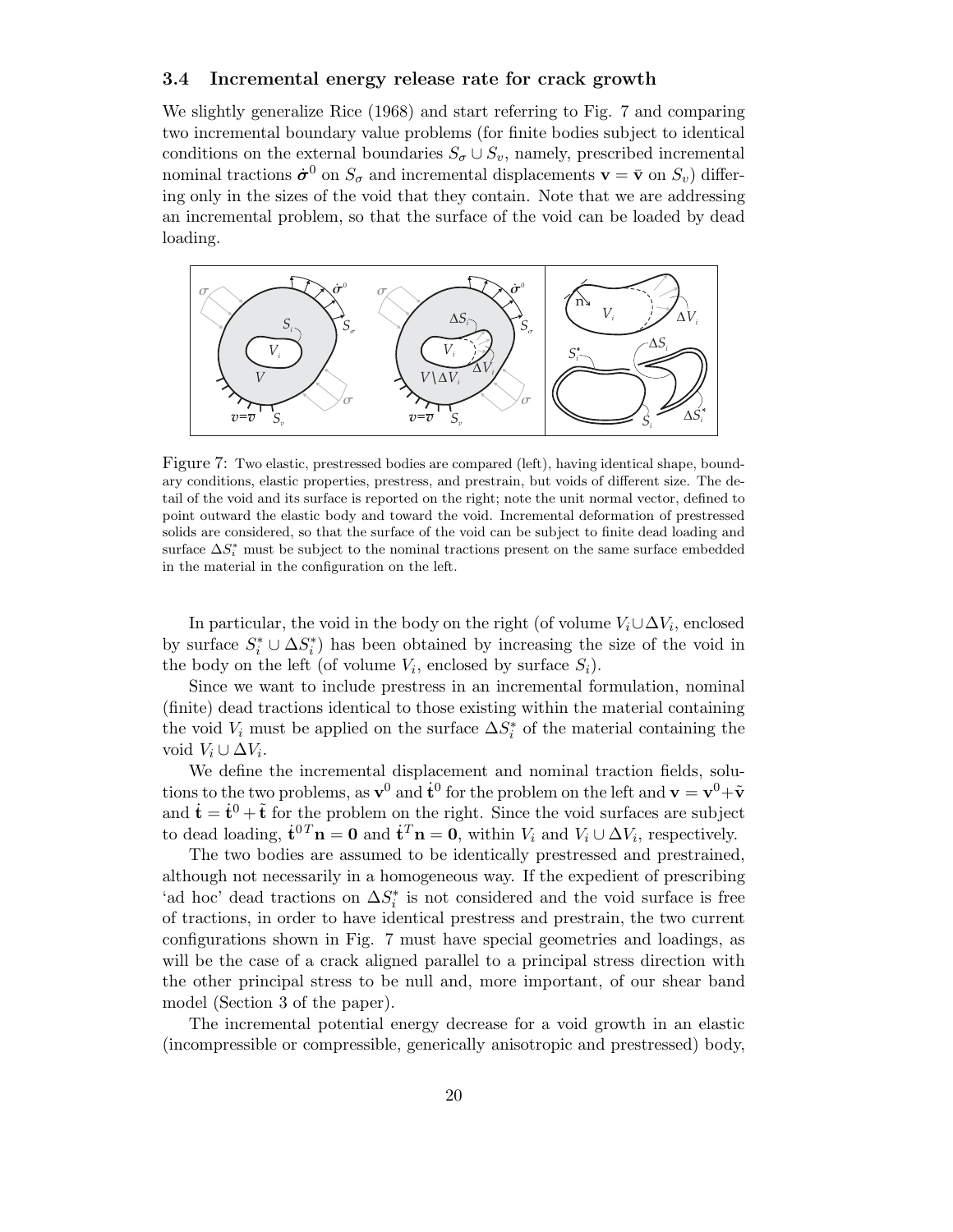takes an expression analogous to that reported by Rice [1968, his eqn. (55), pp. 207], namely,

$$
-\Delta \dot{P} = \int_{\Delta V_i} \phi (\nabla \mathbf{v}^0) dV - \frac{1}{2} \int_{\Delta S_i^*} \mathbf{n} \cdot \mathbf{t}^0 \tilde{\mathbf{v}} dS,
$$
 (84)

a quantity which when positive, implies void *growth*. Note that the scalar function  $\phi$  is the incremental gradient potential defined as

$$
\dot{t}_{ij} = \frac{\partial \phi(\nabla \mathbf{v})}{\partial v_{j,i}} + \dot{p} \,\delta_{ij}, \quad \phi(\nabla \mathbf{v}) = \frac{1}{2} v_{j,i} \mathbb{K}_{ijhk} v_{k,h}.
$$
\n(85)

Turning now the attention to a thin void inclusion, namely, a crack aligned parallel to the  $\hat{x}_1$ –axis (Fig. 2), the volume integral in eqn. (84) vanishes, so that taking the limit of the length increase  $\Delta l \rightarrow 0$  at fixed incremental stress intensity factor  $\hat{K}$ , eqn. (84) becomes

$$
\dot{G} = -\frac{d\dot{P}}{dl} = \lim_{\Delta l \to 0} \frac{1}{2\Delta l} \int_0^{\Delta l} \hat{t}_{2i}(r,0) \left[ \left[ \hat{v}_i(\Delta l - r, \pi) \right] \right] dr,\tag{86}
$$

where the symbol  $\hat{\cdot}$  denotes that we are using the inclined crack solution, the repeated index is summed, r denotes the radial distance from the crack tip and 0 and  $\pi$  indicate values of the polar coordinate (anticlockwise) angle singling out r from the  $\hat{x}_1$  axis (so that  $\theta = 0$  corresponds to points ahead of the crack tip). Eqn. (86) defines

*the incremental energy release rate for a mixed mode growth of a crack in an elastic, incompressible or compressible body, generically anisotropic and prestressed.*

The proof that the incremental energy release rate coincides with the path–independent incremental  $\dot{J}$ –integral

$$
\dot{J} = \int_{\Gamma} \left( \hat{\phi} \,\hat{n}_1 - \hat{n}_j \hat{t}_{ji} \frac{\partial \,\hat{v}_i}{\partial \,\hat{x}_1} \right) d\Gamma, \tag{87}
$$

has not yet been explicitly obtained, but the validity of  $\dot{G} = \dot{J}$  has been verified numerically.

The incremental energy release rate (86) can be developed making use of the asymptotic near-tip incremental nominal stress ahead of the crack

$$
\hat{t}_{22}(r,0) = \frac{\dot{K}_I}{\sqrt{2\pi r}}, \qquad \hat{t}_{21}(r,0) = \frac{\dot{K}_{II}}{\sqrt{2\pi r}},
$$
\n(88)

,

and incremental displacement on the crack faces (where constants have been neglected)

$$
\hat{v}_1(\Delta l - r, \pm \pi) = \pm \frac{\sqrt{2l}\sqrt{\Delta l - r}}{2\mu} \text{Im} \left[ \hat{t}_{22}^{\infty}(W_1 A_1^I + W_2 A_2^I) + \hat{t}_{21}^{\infty}(W_1 A_1^{II} + W_2 A_2^{II}) \right]
$$
  

$$
\hat{v}_2(\Delta l - r, \pm \pi) = \mp \frac{\sqrt{2l}\sqrt{\Delta l - r}}{2\mu} \text{Im} \left[ \hat{t}_{22}^{\infty}(A_1^I + A_2^I) + \hat{t}_{21}^{\infty}(A_1^{II} + A_2^{II}) \right],
$$
\n(89)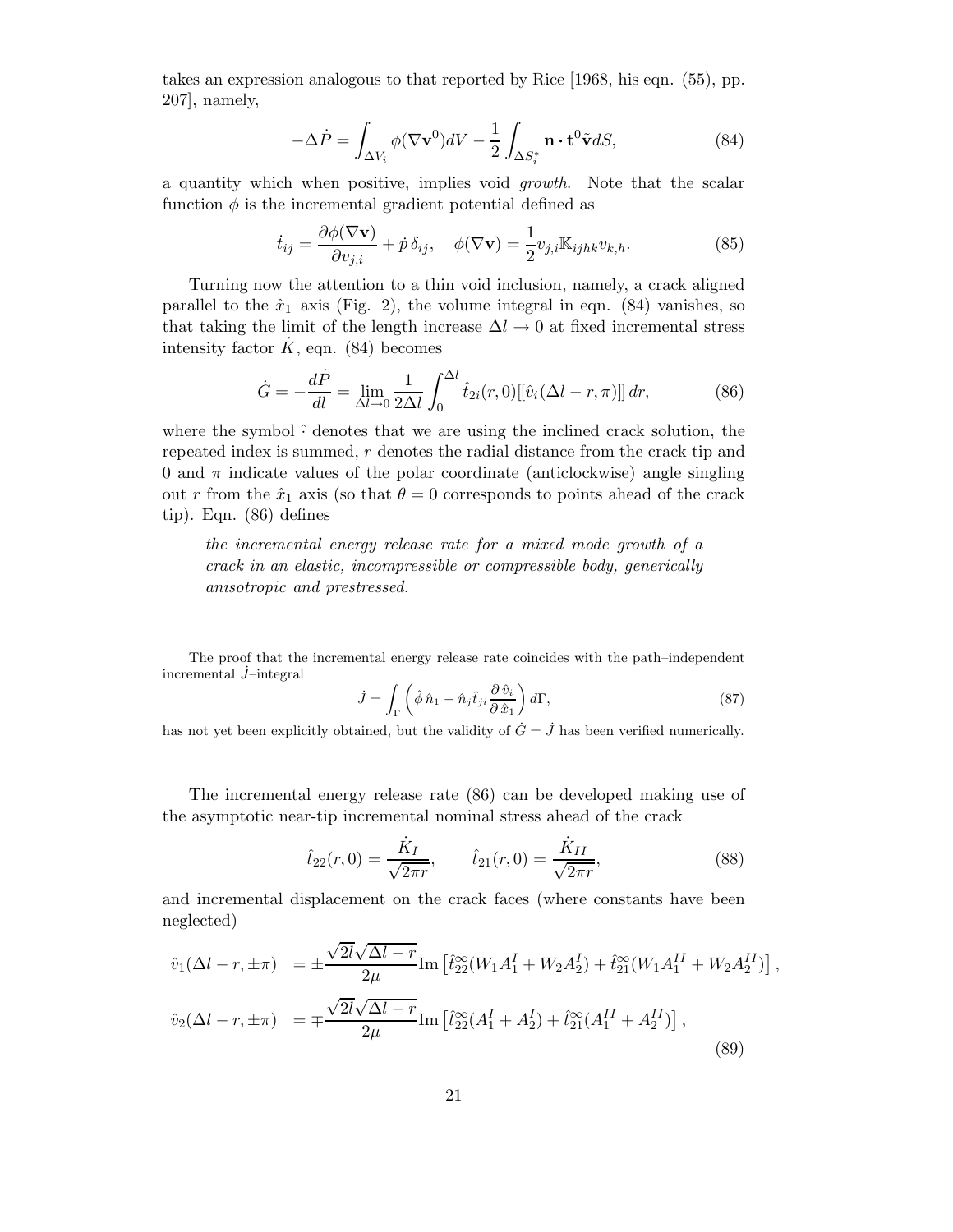holding for 'small'  $\Delta l$ .

Employing the asymptotic near-tip representations (88) and (89) in eqn. (86) we obtain

$$
\dot{G} = -\dot{K}_{I}^{2} \frac{\text{Im} [A_{1}^{I} + A_{2}^{I}]}{4\mu} + \dot{K}_{II}^{2} \frac{\text{Im} [W_{1}A_{1}^{II} + W_{2}A_{2}^{II}]}{4\mu} + \dot{K}_{I}\dot{K}_{II} \frac{\text{Im} [W_{1}A_{1}^{I} + W_{2}A_{2}^{I} - A_{1}^{II} - A_{2}^{II}]}{4\mu},
$$
\n(90)

*representing the incremental energy release rate for an inclined crack loaded in mixed mode in a prestressed, orthotropic and incompressible material.*

From eqn. (90) *the incremental energy release rate for a mixed mode loading of a crack parallel to the orthotropy axes* (i.e.  $\vartheta_0 = 0$ ) can be made explicit

$$
\dot{G} = \frac{\Lambda}{\mu} \frac{\dot{K}_{I}^{2} \sqrt{1 - k} + \dot{K}_{II}^{2} \sqrt{1 + k}}{(2\xi - \eta + \Lambda)^{2} \sqrt{2\xi - 1 - \Lambda} - (2\xi - \eta - \Lambda)^{2} \sqrt{2\xi - 1 + \Lambda}},
$$
(91)

where there is no coupling between the two modes I and II.

Another interesting special case is that of null prestress, in which for an inclined crack the following expression of the incremental energy release rate can be obtained

$$
\dot{G} = \frac{\dot{K}_I^2 + \dot{K}_{II}^2}{4\mu\sqrt{\xi}},\tag{92}
$$

which agrees with the known isotropic elasticity solution in the incompressible limit, recovered for  $\xi = 1$ .

Note that both incremental energy release rates (90) and (91) generally (an exception to this rule will be shown in Fig. 8) blow up to infinity when the surface bifurcation, eqn. (22) or (69), is approached, as in the case of the crack aligned parallel to one of the orthotropy axes. This feature is evident in the example reported below.

An example of calculation of incremental energy release rate for inclined (at  $\vartheta_0 = \{0, \pi/4, \pi/2\}$  mode I and a mode II cracks in an incrementally isotropic material  $(\xi = 1)$  as a function of the prestress parameter k is reported in Fig. 8, where  $\dot{G}$  has been normalized through division by  $\dot{K}_M^2$  and multiplication by  $4\mu$ . In order to explore the incremental energy release rate until close to the elliptic boundary (more precisely, to the EI/P boundary), we have taken  $\eta = k > 0$ , so that the Hill condition (4) excludes all possible bifurcations within EI. It may be interesting to observe from Fig. 8 that, with the exceptions of  $\vartheta_0 = 0$  for mode I and  $\vartheta_0 = \pi/2$  for mode II, the incremental energy release rate blows up to infinity when  $k$  approaches 1. These exceptions can be motivated by the circumstance that at the EI/P boundary only one shear band forms aligned parallel to the major principal (tensile in this case) stress component,  $\sigma_1$ . Therefore, for mode I (mode II) a crack parallel (orthogonal) to the shear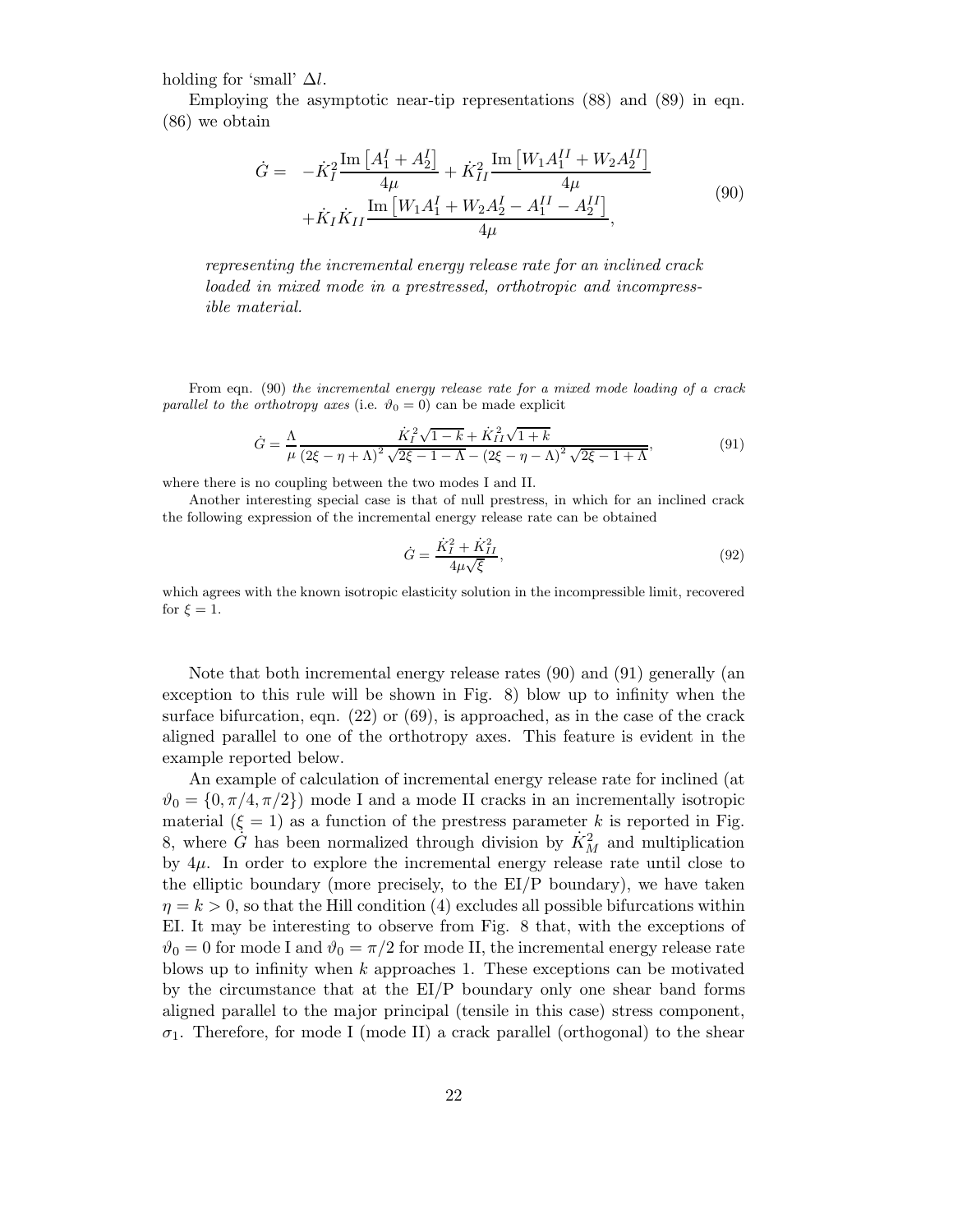

Figure 8: Incremental stress release rate for a mode I and mode II cracks of length 2l inclined at  $\vartheta_0 = \{0, \pi/4, \pi/2\}$  with respect to the principal stress axis  $\hat{x}_1$  in an incrementally isotropic material  $(\xi = 1)$  as a function of the prestress parameter k, taken positive and equal to  $\eta$ , so that the Hill exclusion criterion (4) is satisfied.

band is not influenced by the progressive weakening in the shear band direction occurring when the elliptic boundary is approached.

Note that for a Mooney-Rivlin material  $\mu$  is a function of k, blowing up to infinity, when the EI/P boundary  $(k = 1)$  is approached. As a consequence, for a Mooney-Rivlin material the energy release rate remains finite when k tends to 1.

Note that for null prestress,  $\eta = k = 0$ , eqn. (92) shows that the incremental energy release rate blows up to infinity when  $\xi$  tends to zero, which corresponds to the EC/H boundary and to the appearance of the two shear bands inclined at  $\pi/4$  with respect to the principal stress direction, typical of Mises plasticity.

Fig. 8 reveals another interesting feature, namely, that the curves corresponding to  $\vartheta_0 = \{0, \pi/4, \pi/2\}$  in mode I are identical to the curves corresponding, respectively, to  $\vartheta_0 = {\pi/2, \pi/4, 0}$  in mode II. More in general, the following relation can be proven in the absence of prestress using eqns. (80) and (81)

$$
\frac{\dot{G}_I(\vartheta_0)}{\dot{K}_I^2} = \frac{\dot{G}_{II}(\pi/2 - \vartheta_0)}{\dot{K}_{II}^2},\tag{93}
$$

and has been numerically found to hold also when the prestress is different from zero.

# **References**

[1] Bigoni, D. and Capuani, D. 2002 Green's function for incremental nonlinear elasticity: shear bands and boundary integral formulation. *J. Mech. Phys. Solids* **50**, 471-500.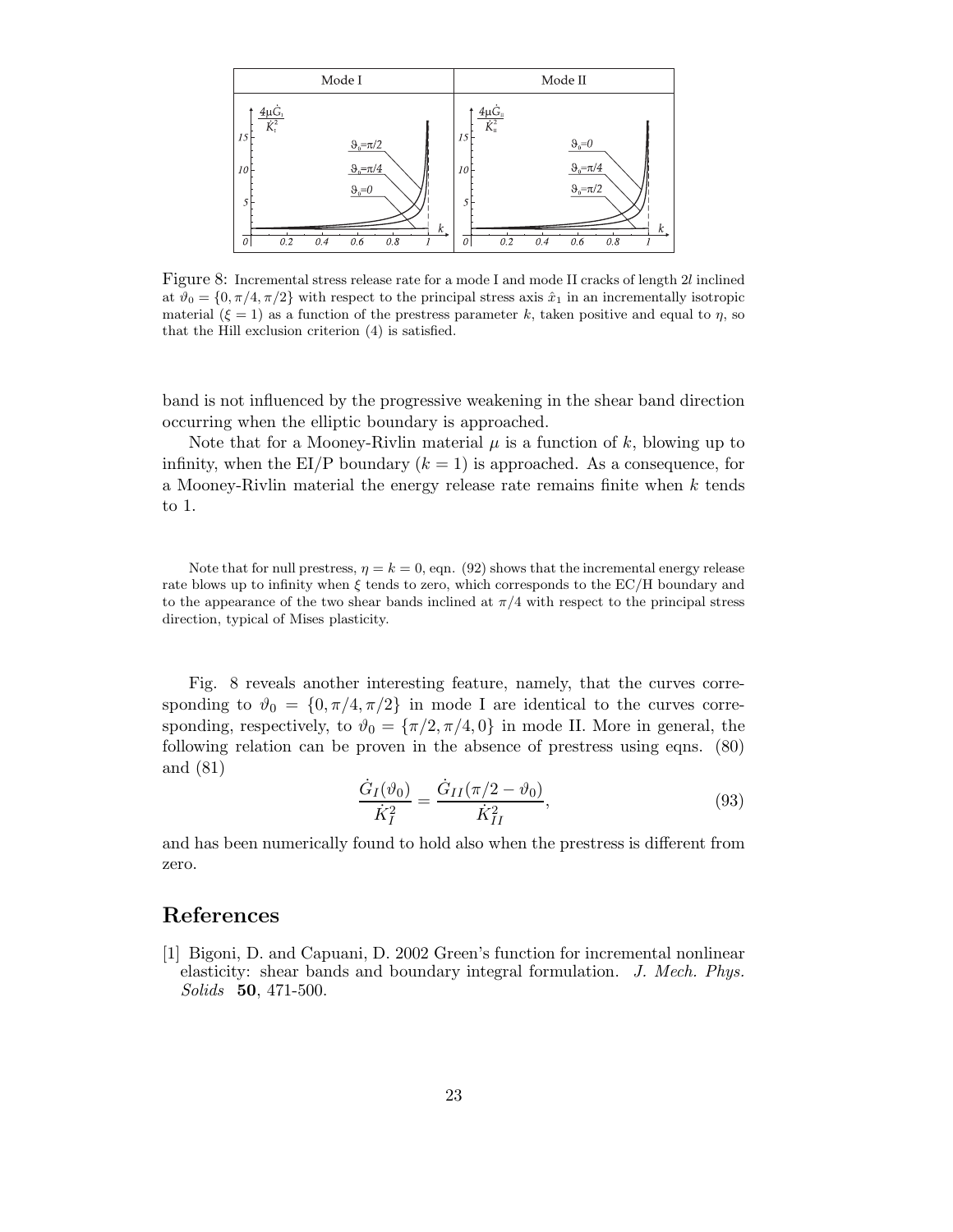- [2] Bigoni, D. and Capuani, D. 2005 Time-harmonic Green's function and boundary integral formulation for incremental nonlinear elasticity: dynamics of wave patterns and shear bands. *J. Mech. Phys. Solids* **53**, 1163-1187.
- [3] Biot, M.A. 1965 *Mechanics of incremental deformations*. J. Wiley and Sons, New York.
- [4] Broberg, K.B. 1999 *Cracks and fracture*. Academic Press, San Diego, CA, USA.
- [5] Cristescu, N.D., Craciun, E.M. and So´os, E. 2004 *Mechanics of elastic composites*. Chapman & Hall/CRC, Boca Raton.
- [6] Dal Corso, F., Bigoni, D. and Gei, M. 2008 The stress concentration near a rigid line inclusion in a prestressed, elastic material. Part I. Full-field solution and asymptotics. *J. Mech. Phys. Solids* **56**, 815-838.
- [7] Guz, A. N. 1999 *Fundamentals of the three-dimensional theory of stability of deformable bodies*, Springer-Verlag, Berlin.
- [8] Hallbäck, N. and Nilsson, F. 1994 Mixed-mode I/II fracture behaviour of an Aluminium alloy. *J. Mech. Phys. Solids* **42**, 1345-1374.
- [9] Hill, R. 1958 A general theory of uniqueness and stability in elastic-plastic solids. *J. Mech. Phys. Solids* **6**, 236-249.
- [10] Hill, R. and Hutchinson, J.W. 1975 Bifurcation phenomena in the plane tension test. *J. Mech. Phys. Solids* **23**, 239-264.
- [11] Hutchinson, J.W. and Neale, K.W., 1979 Finite strain J2-deformation theory. In *Proc. IUTAM Symp. on Finite Elasticity*, D.E. Carlson and R.T. Shield Eds., Martinus Nijhoff, The Hague-Boston-London, pp. 237-247.
- [12] Kardomateas, G.A. and McClintock, F.A. 1989 Shear band characterization of mixed mode I and II fully plastic crack growth. *Int. J. Fracture* **40**, 1-12.
- [13] Lekhnitskii, S.G. 1981 *Theory of Elasticity of an Anisotropic Body*. Mir Publisher, Moscow.
- [14] McClintock, F.A. 1971 Plasticity aspects of fracture. In: '*Fracture. An Andvanced Treatise*', H. Liebowitz Editor, Vol. **III**, Academic press Inc., New York, 47-225.
- [15] Needleman, A. and Ortiz, M. 1991 Effects of boundaries and interfaces on shear-band localization. *Int. J. Solids Structures* **28**, 859-877.
- [16] Radi, E., Bigoni, D. and Capuani, D. 2002 Effects of prestress on crack-tip fields in elastic, incompressible solids. *Int. J. Solids Structures* **39**, 3971- 3996.
- [17] Rice, J.R. 1968 Mathematical analysis in the mechanics of fracture. In: '*Fracture. An Andvanced Treatise*', H. Liebowitz Editor, Vol. **II**, Academic press Inc., New York, pp. 191-311.
- [18] Savin, G.N. 1961 *Stress Concentration around Holes.* Pergamon Press, Oxford, London.